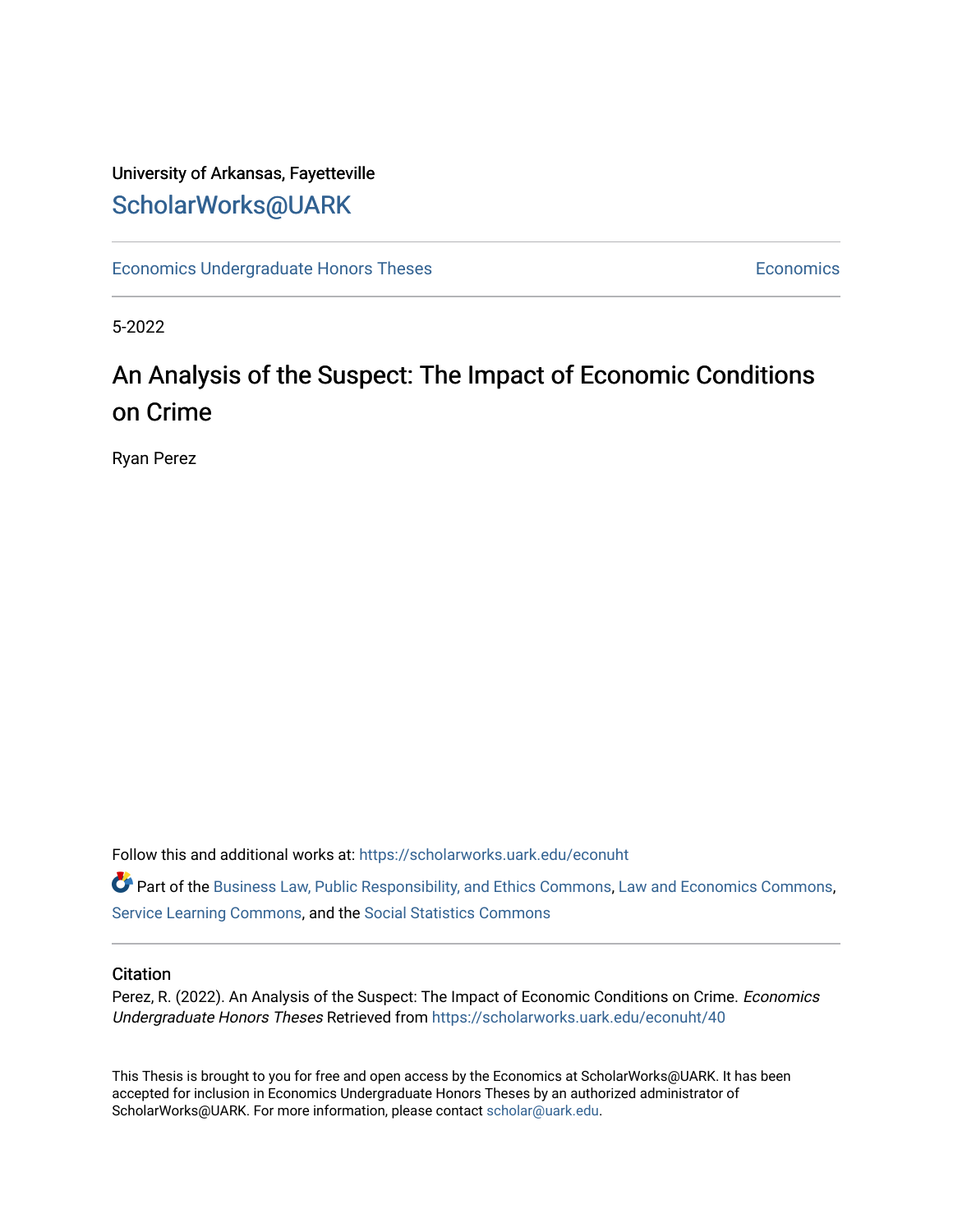**An Analysis of the Suspect: The Impact of Economic Conditions on Crime**

**by**

**Ryan R. Perez**

**Advisor: Dr. Amy Farmer**

**An Honors Thesis in partial fulfillment of the requirements for the degree Bachelor of Science in Business Administration in Economics and Management.**

> **Sam M. Walton College of Business University of Arkansas Fayetteville, Arkansas**

> > **May 14, 2022**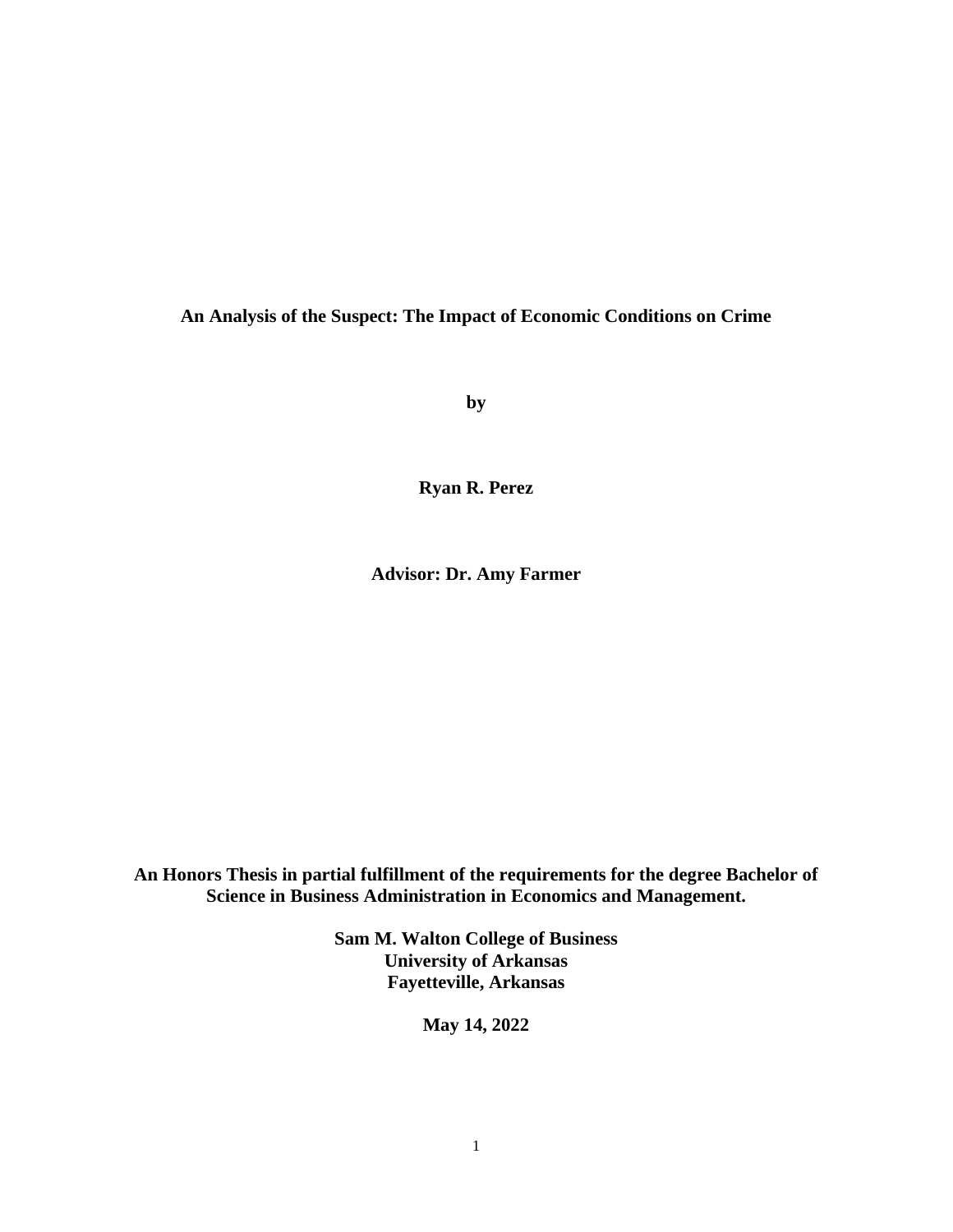# **Acknowledgements**

I would like to thank the outstanding faculty in the Walton College for assisting me throughout my academic journey. Specifically, I would like to thank Dr. Amy Farmer for her guidance on this thesis and for broadening my understanding of the scope of economics. Additionally, Dr. Robert Stapp was instrumental in my college experience; without his wisdom, his support, and his belief in me, the maturity of my writing, the rigor of my research methods, and my discipline as a student would be starkly different.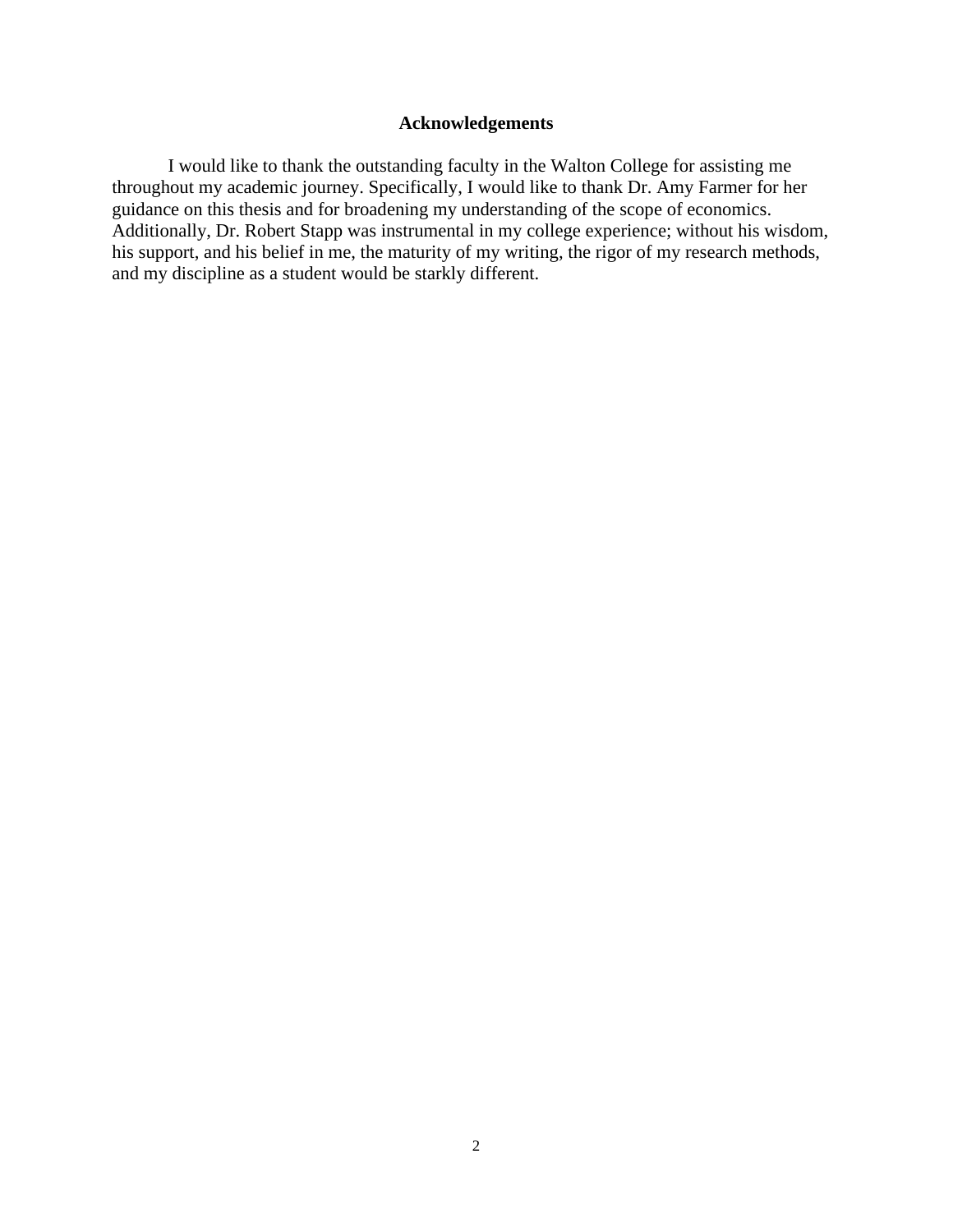# **Table of Contents**

| Acknowledgements                         |    |
|------------------------------------------|----|
| <b>Table of Contents</b>                 |    |
| Abstract                                 |    |
| Introduction                             |    |
| Reasoning for the Variables              |    |
| The State of Economic Affairs            | 8  |
| The State of Crime                       | 12 |
| <b>Economy Meets Crime</b>               | 17 |
| <b>Regression Analysis</b>               |    |
| Methods, Data Selection, and Limitations | 20 |
| ii. Equations and Explanations           | 20 |
| iii. Results                             | 21 |
| Discussion and Conclusion                | 24 |
| References                               | 26 |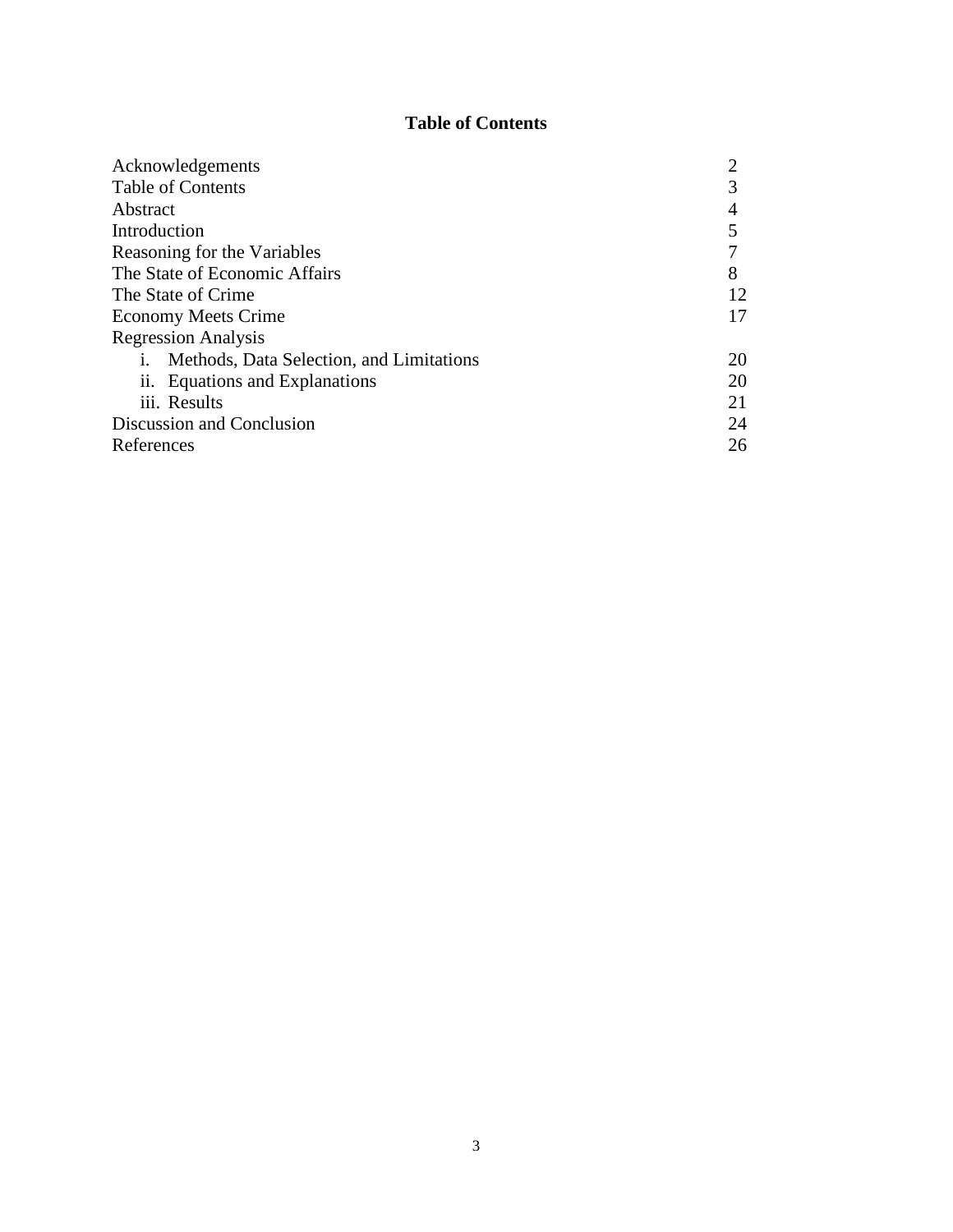## **Abstract**

Every place in the world experiences a level of crime within its borders, but there is much contention as to which factors lead to crime. Economic conditions, due to their association with poverty, are frequently discussed as a possible contributors to crime rates. This analysis examines four macroeconomic variables (GDP per capita, unemployment rate, inflation rate, and interest rate) and their effect on crime rates (violent, property, and total). After thoroughly reviewing the philosophical nature of crime, the current economic conditions through the lens of the selected macroeconomic variables, and the present criminal landscape throughout the United States and the rest of the world, this study focuses on the United States' data from 1961 to 2019. Regression analyses indicate that GDP per capita (change) was not a statistically significant variable for any type of crime rate; additionally, unemployment rate was not a statistically significant variable for violent crime. Overall, economic conditions, as defined by the selected (and significant) variables, can explain 36% of the variance in violent crime rates, 63% of the variance in property crime rates, and 60% of the variance in total crime rates. The data, in conjunction with numerous corroborating sources, shows that changes in economic conditions contribute to changes in crime rates. Additionally, the regressions suggest that property crimes are more responsive to changes in economic conditions than violent crimes.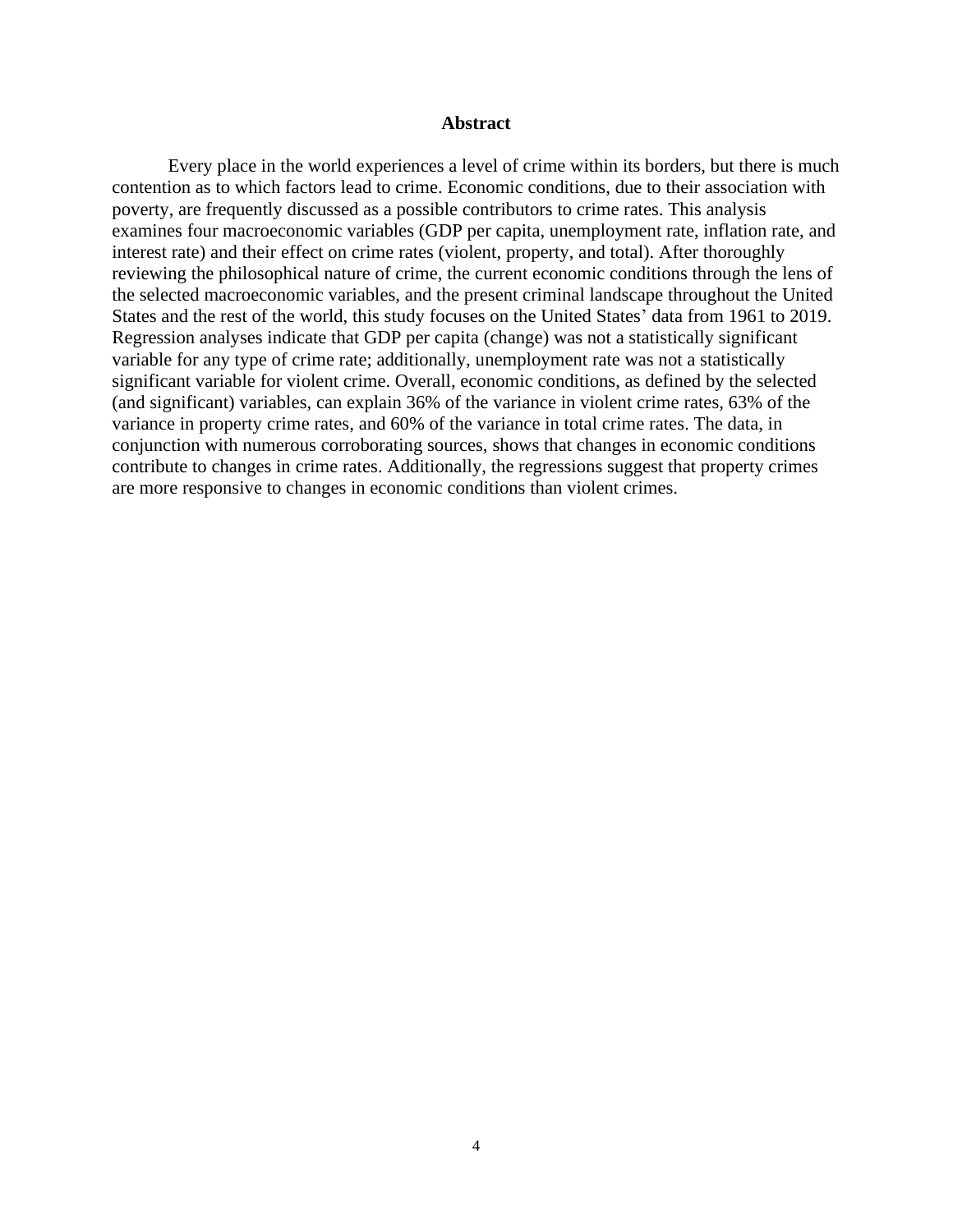#### **I. Introduction**

Crime has existed since civilization's inception. No matter the method of deciding the rules and guidelines which keep society contained, there have always been instances where people have broken their social contracts. Once civilizations grew aware of these inefficiencies, they began developing codes and laws in order to declare and immortalize the directives.

The Sumerian people, who settled in the area now known as Iraq, were likely the first group to develop a written law code; additionally, the surviving tablets even indicate a separation between civil and criminal disputes (Crime Museum, 2021). Still, the Sumerians were not the only civilization in the region at this time. In fact, most of the adjacent civilizations to the Sumerians documented their own laws in the same system of writing, *cuneiform*. The summation of all these laws became known as *cuneiform law* (Encyclopedia Britannica, 2011). Because these civilizations shared linguistic and cultural elements, there was noteworthy overlap between the laws of each civilization. The critical point for the sake of this analysis, however, is the simple recognition that all the involved civilizations, which existed in a cluster circa 2100 BCE, developed these systems for the purpose of maintaining order under their individual domains, the primary purpose of legal systems even to this day (Encyclopedia Britannica, 2011).

Social stability is an entry ticket for any thriving society; too many people violating the rules uproots the entire system. In an ideal world, people would move about in coordinated conjunction, adhering to the laws in place and progressing their civilization economically, culturally, and politically. This remarkable notion of continued human progression, however, is indeed a fantasy. Every single country in the world has a legal system and a number of violations that occur within that legal system, represented through crime. In fact, a crime, in this analysis, will serve as any action that violates a legal system under the relevant jurisdiction(s).

As noted, everywhere in the world experiences crimes every year, even though a few countries do not have the infrastructure to report accurate information or simply do not release crime statistics (World Population Review, 2022). As the data is investigated, clear patterns are discernable. Venezuela, Papua New Guinea, South Africa, Afghanistan, and Honduras hold the highest five spots on the *crime index* list in 2021, and *none* of these countries have left the top six spots since 2016, barring a gap Afghanistan's data for 2016 (Numbeo, 2022). The same phenomenon manifests itself at the other end of the spectrum, although admittedly to a lesser degree. Countries such as Japan, Taiwan, Switzerland, South Korea, Hong Kong, Iceland, Qatar, and the United Arab Emirates frequently finish at the bottom end of the crime index, meaning they finish at the top of the *safety index* (Numbeo, 2022).

There are numerous factors that lead into a country's aggregate placement on the crime index. On Numbeo's crime indices, values were generated using variables such as: level of crime, crime vector (increasing, constant, or decreasing), respondents' reported safety alone at different times in the day, problems with drugs / property crimes / violent crimes / corruption, and more (Numbeo, 2022). The combination of these variables aims to cover as many aspects of crime as possible in order to maximize validity and scope while still remaining concise, yet these crime index standings are not the primary concern for this study: the objects of fascination are the reasons why some countries place where they place. As stated before, legal systems seek to maintain order, and every government desires maximum social stability within their regions. If this is the operating presumption, investigating the reasons for routine placements at the polar regions on the crime index should provide some insight. What characteristics are shared between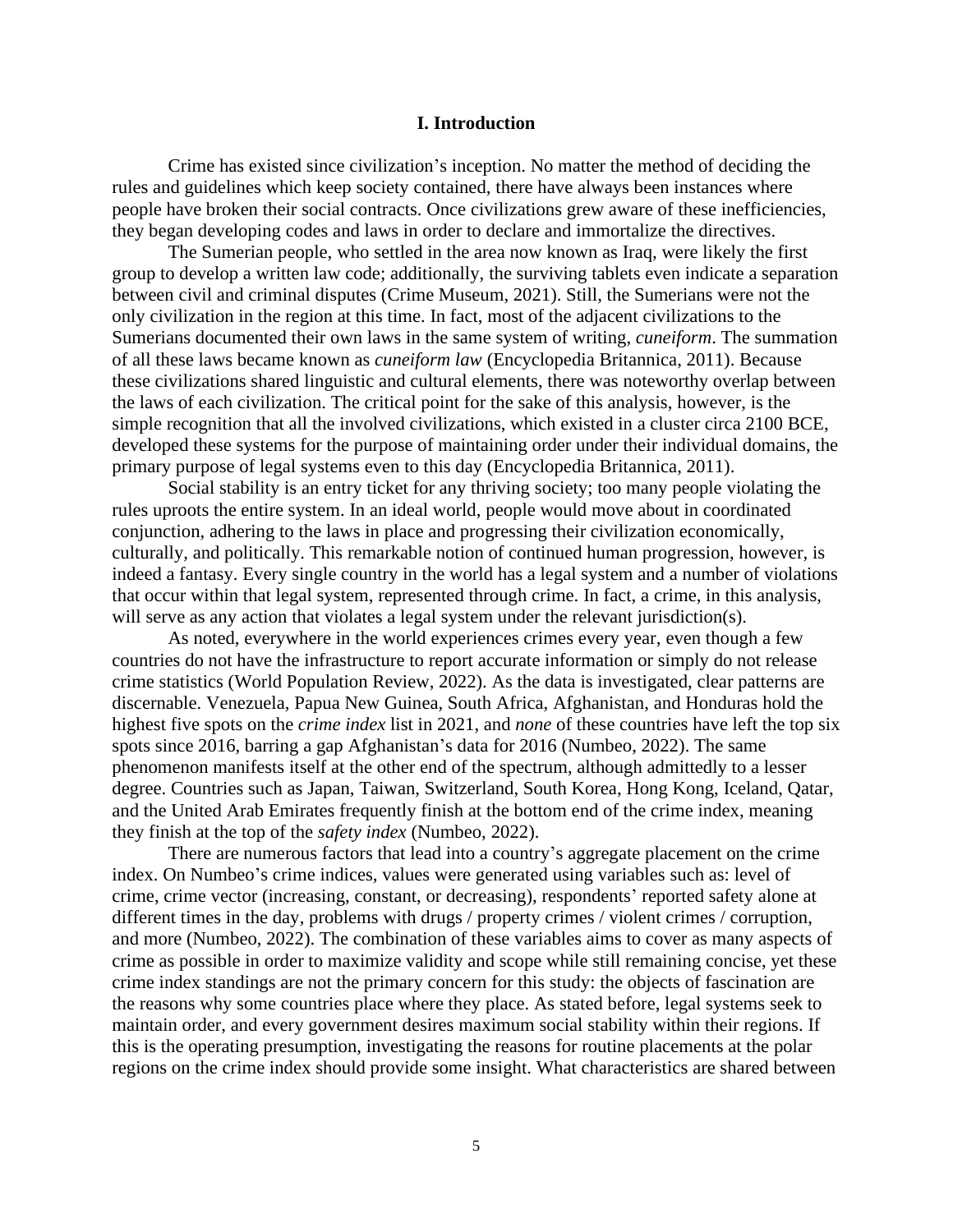Venezuela, Papua New Guinea, and Afghanistan that are not shared by Japan, Switzerland, and South Korea?

Surely, there are a lot of commonalities associated between these two groups of countries, but some are not relevant to this study. Furthermore, some common characteristics may be present in both groups. A prime example of both of these concepts is the strictness of gun control. Japan, for instance, has some of the strictest gun laws in the world, with an estimated 377,000 civilian firearms as of 2017 (0.30 per 100 persons) (Small Arms Survey, 2018). Conversely, Afghanistan's data suggests around 4,270,000 civilian firearms (12.5 per 100 persons), which seems like a large number until accounting for the United States, a country with around 393,347,000 civilian firearms (120.48 per 100 persons) (Small Arms Survey, 2018). Of course, evaluating two countries' crime based a single characteristic is clearly unthorough, but the example of gun strictness is useful for another reason: it shows that policy decisions or the number of necessary elements for a type of crime alone cannot holistically determine a country's placement on the crime index. To further illustrate this, Venezuela's gun regulations are categorized as "restrictive" since their passage of stricter gun regulations in 2012 and 2013 (Alpers et al, 2022). Still, they had a homicide rate of 56.33 per 100,000 people, placing third overall on the 2020 list of all countries and territories; this is compared to the United States' placing of 89<sup>th</sup> with a homicide rate 5.3 per 100,000 people (Pariona, 2020).

As has been proclaimed, however, this study is not based on guns. This study is not based on policy decisions, nor is this study on the psychological processes that drive crime on a microlevel. Additionally, this study is not on cultural or geographical differences. Although all these factors (and many more) certainly contribute to total crime levels or crime indices, they are not the focus of this study either. The problems with variables like these is that they are difficult to quantify due to their subjective nature. Also, other variables fluctuate to such a degree that it would be irresponsible to track and incorporate them into any serious analysis. This begs the question: what, then, is a viable variable to predict crime?

*Economic conditions* refer to the state of *macroeconomic variables* and trends in a given country at a specific point in time (Chen, 2020). Macroeconomic variables over a given area are tracked by governments and international organizations across the world, leading to measurable, quantifiable, reliable information. Most importantly about macroeconomic indicators, however, is that they are an *output* of sorts. No matter the *inputs* of cultural influences, government structure, war status, general tolerance levels, particular pieces of legislation, alliances, environments, or any other macro-variable that may contribute to crime, a macroeconomic indicator is generated from the combination. These will be the variables of concern, as they innately control for, theoretically, many omitted elements.

Still, a noteworthy limitation here is that macroeconomic variables, while derived from a plethora of factors (some of which are listed above), can also play into them a bit. Similar to the other options presented, they are not *perfect* for the sake of analysis alone due to their feedbackloop relationship with some of the other variables. Despite this, the macroeconomic variables of economic conditions, due to their summative nature and succinct, reliable data, may very well be the *best* tool for this analysis on crime. As far as specific macroeconomic variables, four of the most important metrics include aggregate output or income, unemployment rate, inflation rate, and interest rate (Sahu, 2022).

Now that economic conditions and crime are bound in this analysis, preexisting research and analyses may offer additional information on the relationship between the two. Additionally, these findings, along with supplementary information, may aid in crafting the research method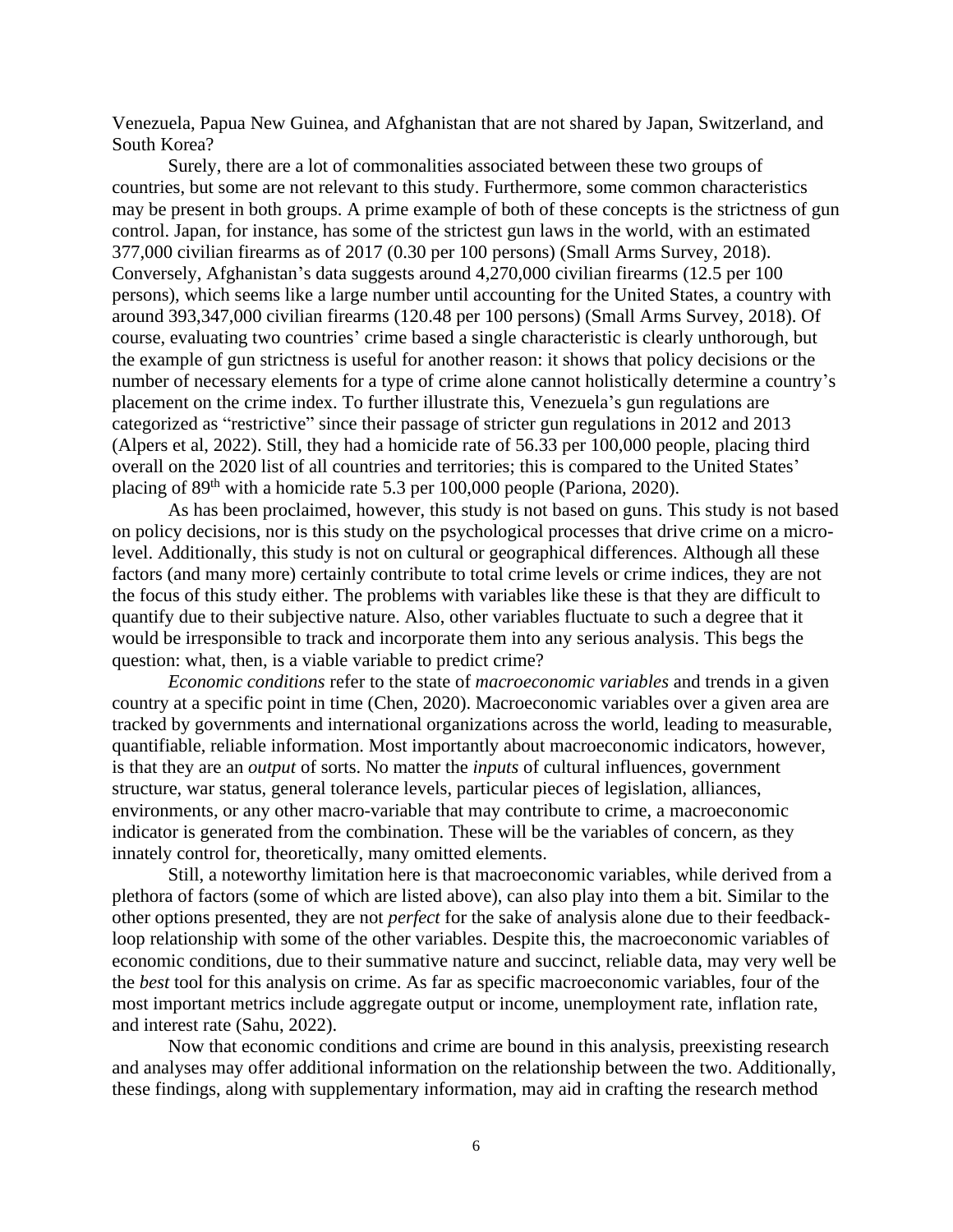aimed at ascertaining the impact of economic conditions on crime. This examination will cover the relationships between certain macroeconomic variables and crime within a particular country over many time periods; it will also use a comparative approach and investigate this relationship internationally among the same time period. There will be a review of macroeconomic variables *and* other factors that influence crime in order to ascertain the magnitude of the relationship between economic conditions and crime, even though solely macroeconomic variables will be used in the manual analysis at the end of the survey.

## **II. Reasoning for the Variables**

Before exploring the various studies and documentation surrounding economic conditions and crime, it is necessary to understand the essences and present conditions of these variables. In analyzing crime, there are numerous angles that could be selected. Criminologists routinely group crimes into the following categories: violent crime, property crime, white-collar crime, organized crime, and consensual/victimless crime (University of Minnesota, 2010?). Although there is certainly diversity within these categories, the divisions they impose can be analyzed separately (and even tested against each other). For example, perhaps white-collar crimes are affected more by economic conditions than violent crime. Regardless, it is important to consider that whichever method of crime assessment is utilized will include an array of crimes. Numbeo's crime index's methodology is detailed above; any other measurement (such as total crimes per 100 people) will also have some sort of unique methodology in counting crimes. Is an issuance of a speeding ticket an example of a logged crime? Is it weighed the same as armed robbery? These are questions that researchers must consider when aggregating and displaying their data.

The primary reason that economic conditions are tracked in relation to crime is that these conditions may relate to *poverty* in some way, and poverty is understood to be a reason why people commit crime. In fact, poverty is sometimes considered the number one reason for crime (NetNewsLedger, 2019). On this same list, however, sits unemployment, a macroeconomic variable of interest in representing overall economic conditions, specifically in the realm of labor. This is already known, but this contradicts the idea of poverty and unemployment being the *same*. Still, there is a relationship. The Bureau of Labor Statistics cites that periods of unemployment, along with involuntary part-time employment and low earnings, "hinder a worker's ability to earn income above the poverty threshold" (Bureau of Labor Statistics, 2018). Poverty inflicts a sense of desperation within people. When people lack necessary resources to live, or they lack anything above the survival threshold, they will sometimes commit crimes out of necessity. If everyone had a stable, high earning job (relative to their area's economy), there would be no need for anyone to commit crimes out of financial necessity.

The issue of poverty remains a primary objective for governments, organizations, and charities to remedy. Whether eradicating poverty is based solely on lowering the amount of crime it induces or whether this mission is far more humanitarian in its core is irrelevant; other than a select few who opt to renounce worldly possessions, there are little who would choose poverty over wealth. The United Nations, which is comprised of over 193 Member States, has a list of 17 *Sustainable Development Goals* to be accomplished by 2030 (United Nations, 2022). The very first goal on this list is *No Poverty*, which aims to "end poverty in all its forms everywhere" (United Nations, 2022). There were massive strides being made in this endeavor until the onslaught of the COVID-19 pandemic in 2020. Decades of progress on this front have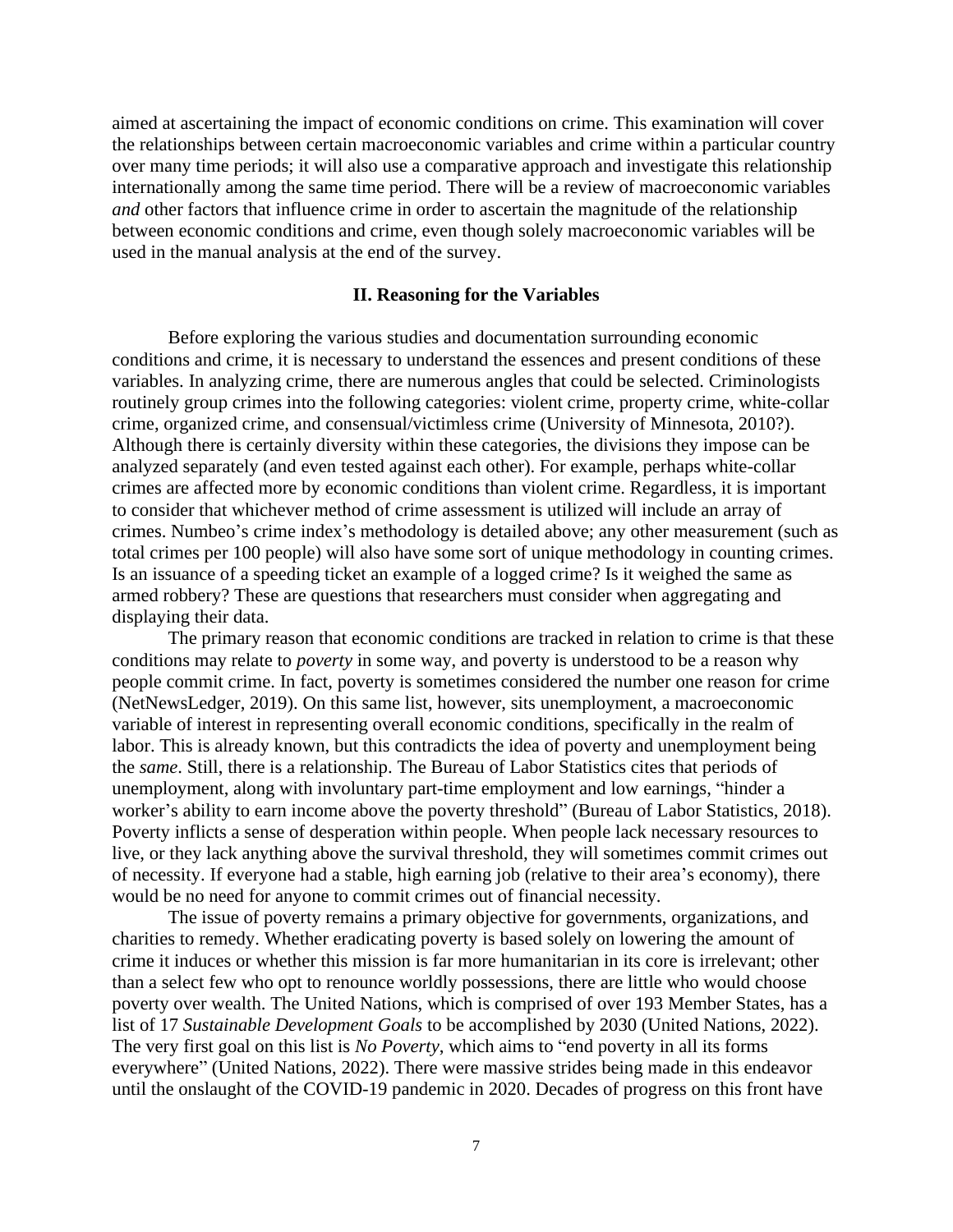disintegrated, and the United Nations projects, although estimates were that the world was not on track to meet this goal by 2030 anyways, there will be an increase from the original projection of 6% of the world's population living in extreme poverty by 2030 (United Nations, 2022). International cooperation is definitely needed to eradicate poverty worldwide due to how interconnected the world has become. Some international organizations, such as UNICEF, are working hard to craft analyses of child poverty and to develop sound, tested policy recommendations for world governments and international bodies (UNICEF, 2022).

# **III. The State of Economic Affairs**

It is impossible to discuss contemporary economic conditions adequately and sufficiently without discussing the pandemic. COVID-19 has been ravaging the world's economies since late 2019 and early 2020. There have been brief moments of celebration, but much of the world and its economies have fallen victim to its infectious nature. The New York Times aggregates COVID-19 information (daily) from the World Health Organization, the World Bank, the US Census Bureau, the Center for Systems Science and Engineering at Johns Hopkins University, and assorted world governments and health agencies to produce a leading hub with an interactable interface capable of displaying an abundance of data. As of March  $24<sup>th</sup>$ ,  $2022$ , there have been approximately 476 million COVID-19 cases that have resulted in approximately 6.1 million deaths (New York Times, 2022). The relevance of these figures, in addition to each individual loss of life, is seen in the *opportunity cost* brought about by COVID-19's existence and current cases. The disease transformed the landscape of just about every form of interaction and commerce.

There is still discourse on whether or not the magnitude of the restrictions in place to protect the public against COVID-19 match the gravity and danger of the disease, but most sensible people would admit that the measures should be as adaptive and responsive as the virus itself. Regardless of opinion, a significant number of deaths caused by COVID-19 (including all immediate, subsequent deaths arising from COVID-19 complications) affected people who were active, contributing members to the economy. The impact is even larger than this, however, as those individuals often had families who were left without a source of income. These families, for the most part, were left worse off as a consequence of the deaths; the same could be said about the workplaces that employed these people. The situations only worsen in areas in the world with limited social safety barriers in place. The problem expands further when the calculations include those who did not die from COVID-19 but who could not work during their time of infection. Of course, these individuals could not contribute to total productivity of the workplace during this time, posing an opportunity cost on their companies. The employees, depending on their negotiated (or determined) benefits and pay structure, may not have even been compensated during their time away from their occupation, inching them (and their families) closer to poverty. Throughout the pandemic, an overwhelming number of companies across the globe were forced to cease operations (either temporarily or permanently) as a result of restrictions imposed to counteract the deadliest disease in American history and one of the deadliest in global history (Branswell, 2021).

US Vice President, Kamala Harris, said during an interview on MSNBC that, as of June 2021, one third of small businesses closed as a result of the pandemic and its associated externalities (Harris, 2021). Independent fact checkers from Politifact.com ruled these remarks as "mostly true," noting, while the numbers agree with the results of a survey performed by the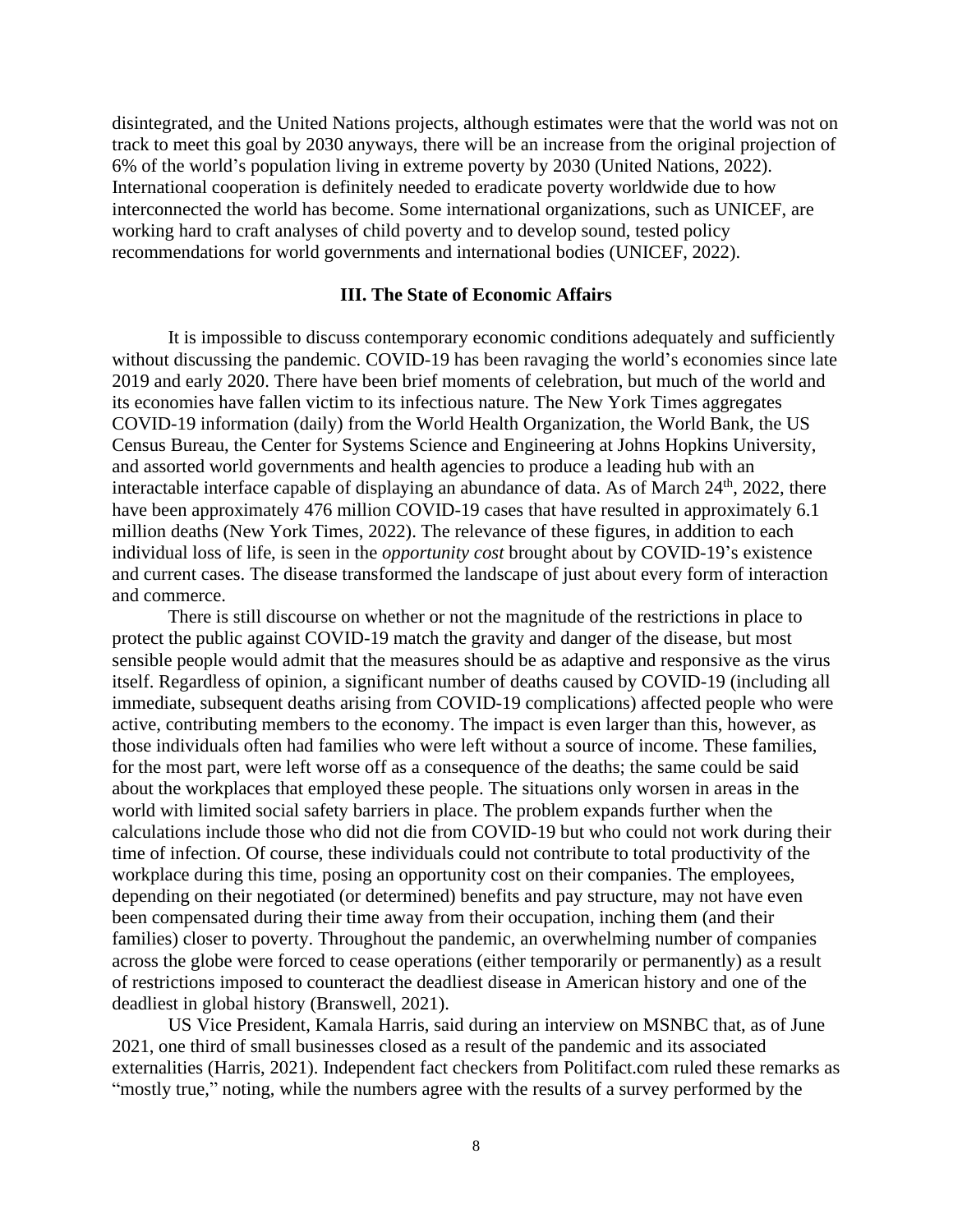Small Business Roundtable and additional data from Harvard University, that it was impossible to distinguish how many businesses had closed forever and how many were biding their time until better conditions arose (Nichols, 2021). Based on these statistics, it is bleak to imagine the true impact on small businesses after an additional year of COVID-19.

There is tremendous turmoil in each individual case of COVID-19 affecting business and commerce, but it is the larger, cumulative macroeconomic variables that will aid in investigating the relationship between economic conditions and crime. The pandemic, due to its vast influence on a multitude of worldly affairs, has led to a discounting of modern statistics to a degree. In many publications, surveys, and analyses, there are asterisks in the years 2020, 2021, and 2022. These years, many feel, do not adequately represent a *traditional* year. Part of this is indisputable: the aforementioned years were certainly not traditional. Despite this, how valid is it to discount the data based on the existence of COVID-19? If the pandemic persists for many more years to the point in which it becomes indistinguishable from *baseline reality*, does the old data become *unrepresentative*? This issue is important in the academic community, yet the crux of the answer resides in factors beyond the control of any singular party: the resolution of the pandemic. Without an answer in sight, however, this analysis must operate while balancing this intellectual dispute. While current, updated information is crucial in understanding modern events and the latest academic studies, data for the regression analyses in this study will *not* incorporate information past the year of 2019. Perhaps this is based on a subconscious, optimistic outlook that the pandemic will soon cease, and the world will return to normalcy. In any case, this may be considered a limitation in the accuracy of the findings since it does not account for the externalities caused by the pandemic. The longer the clutches of COVID-19 persist, the more this study may regret its decisions. This portion will be condensed and referenced in the methodology and limitations sections.

Processing COVID-19's impact on economic conditions will take a large quantity of time and resources; knowing this, it will likely need a very long study of its own. Still, It would be ridiculous and regrettable not to discuss the issues it brings about, especially as a powerful, change-inducing mechanism of the macroeconomic variables that are the focus of this study. This is, of course, factoring in that the original regressions produced by this study will not use this data; post-2019 data is *more* pertinent than pre-2019 in many ways.

The Center on Budget and Policy Initiatives contains a research division tasked with tracking economically related information to help form and justify policy decisions. Notably, this organization primarily conducts internal analyses within the United States. There have been allusions to COVID-19's effects regarding unemployment, but this research indicates that approximately 3 million less people are currently employed in early 2022 than before the pandemic (Center on Budget and Policy Priorities, 2022). Notably, the unemployment rate has been recovering since the worst portion of the pandemic. The unemployment rate in April 2020 "jumped to a level not seen since the 1930s", eventually landing at 4.9% by October 2021, a far cry from the pre-pandemic recording of 3.5% in February 2020 (Center on Budget and Policy Priorities, 2022). Additionally, global median GDP (a common measure of aggregate output, an important macroeconomic variable) fell by 3.9% from 2019 to 2020, representing the worse downturn since the Great Depression (Oum et al, 2022). Domestically, GDP in the United States alone fell by 3.5% during this same period (Bureau of Economic Analysis, 2021). Due to the restrictions introduced as a result of pandemic, coupled with the tangible effects of the public health emergency, companies simply lacked the ability to increase (or even sustain) their current levels of production. While exact, accurate counts of GDP are not available for 2021 at the time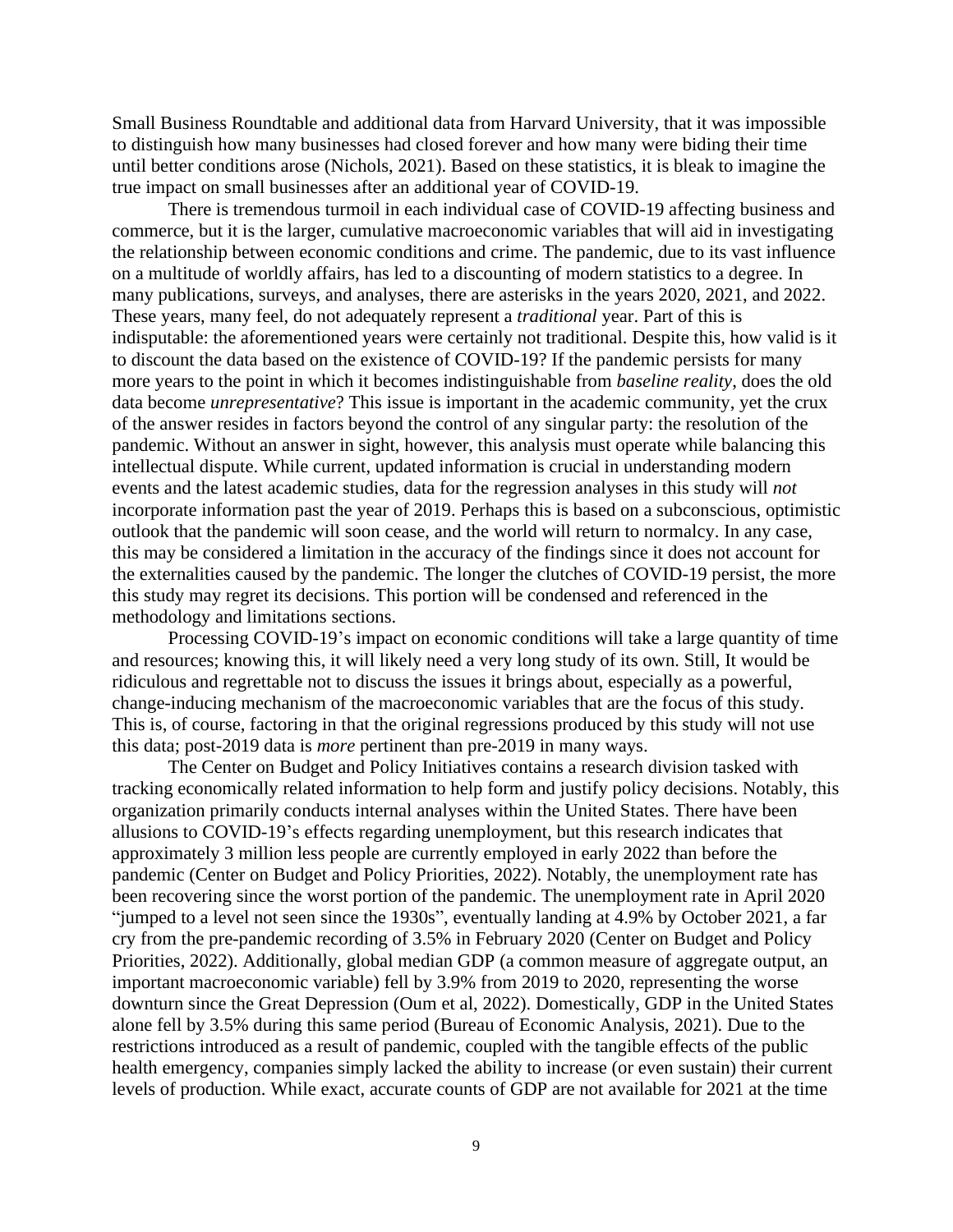of writing, the World Bank does project an increase in American GDP from 2020 to 2021 and from 2021 to 2022 (World Bank, 2022). Still, considering the economic tensions stemming from Russia's invasion into Ukraine in Q1 2022, experts are predicting that a decrease in American GDP growth forecasts by .2pp to 3.5% (Coulton, 2022). This comes as a result of the higher energy prices induced by the sanctions against Russian energy and the United States hiking the interest rate at a faster rate than was predicted (Coulton, 2022).

Governments across the world responded to COVID-19 in a myriad of ways. The United States introduced s*timulus checks* in an effort to *stimulate* the economy and help people remain afloat for the duration of the pandemic. As referenced earlier, many businesses had to either restructure their business model, close temporarily, or close completely. Economists at the Federal Reserve concluded that 800,000 US establishments had closed in 2020 alone, which is approximately 200,000 more than historical levels (Simon, 2021). The service sector was hit particularly hard, with barber shops, nail salons, and restaurants affected the most (Simon, 2021). These closures led to the increased unemployment that has been mentioned already. The enormity of this problem in the United States cannot be emphasized enough: from March 2020 to October 2020 alone, there were 60 million unemployment claims filed (Cutler & Summers, 2020). For perspective, these filings often exceeded 1 million unique filings a week; the previous largest number of filings (based on data from 1967 on) came in 1982 with 695,000 unique filings in a week (Cutler & Summers, 2020). It must be noted that the unemployment rate does not consider everyone who files as unemployed to be truly, in fact, unemployed (via legal definitions and criteria), but these statistics show how desperate of a time 2020 was in terms of unemployment.

The United States stimulus checks helped remedy some of the immediate economic consequences of the pandemic, but they may have had another affect as well: inflation. The exact cause of inflation, whenever it occurs at a level that falls too far outside of an agreed-upon upper and lower bound, is often hotly contested; the inflation seen in early 2022 is no exception to this pattern. Still, there seems to be somewhat of a consensus that the stimulus checks distributed by the US government played *a part* in the increase in the consumer price index in conjunction with the Russian war in Ukraine. Specifically, this index rose 7% from January 2021 to January 2022; Robert Triest, who is a chair and professor of economics at Northeastern University, attributes *a portion* of the increase to the above factors, adding that supply chain bottlenecks contributed as well (Thomsen, 2022). Triest added that the associated fiscal and monetary policies were not a government mistake; rather, these decisions were successful in preventing a full economic collapse, despite some consequences (Thomsen, 2022). The precise level in which policies should be instituted will *always* be clearer after the fact, but a bit of extra inflation beats a totally desecrated economy. Arguments continue to be presented both in support of and against the policy decisions enacted as a response to COVID-19, but the United States (as of March 2022) has avoided hyperinflation and other apocalyptic economic consequences depicted in disaster movies.

In the United States, there may be an even more structural factor that is contributing to these inflation peaks. The factor in question has long been discussed in political and financial circles yet it is just now coming to the forefront of the minds of the American public: the increasing cartelization of corporate America and its profit maximization mechanisms. Before supplying concrete examples of this phenomenon, it is best to break down the relevant parts to their simplest, most essential forms via a hypothetical bird's eye view on a single market. If there are four major companies in a market segment for an entire region that supply a product or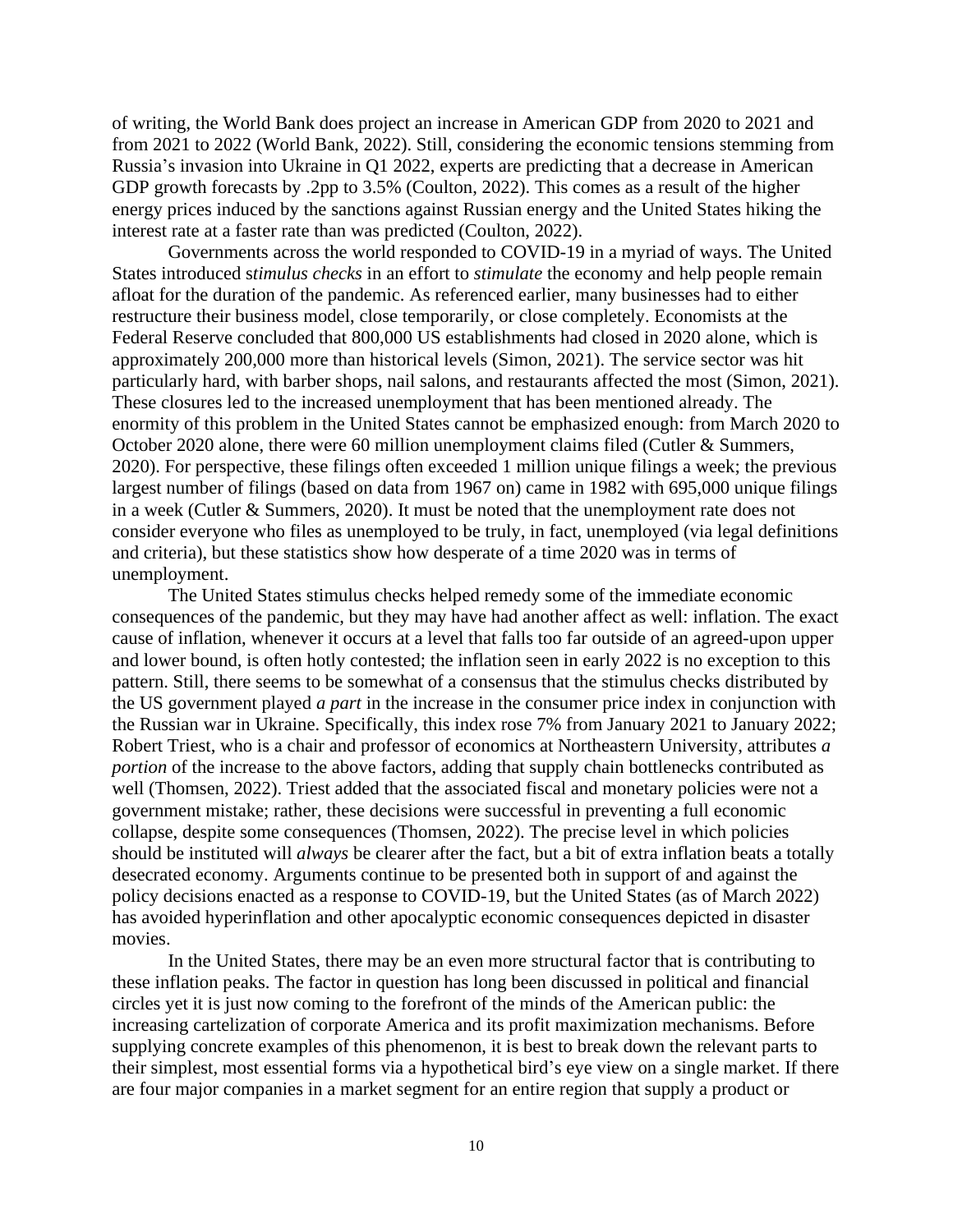service with relatively uniform characteristics, there is little stopping the four firms from collaborating (or not) and simultaneously raising their prices. It would be easy in the current era; simply blame the supply chain, increasing labor costs, or increasing transportation costs. With cooperation (or suspicious synchronization), these leading firms could increase prices *past* what is necessary to cover the higher costs imposed on them. If there was a cost increase of *Y* to a firm's product currently priced at price *X*, one would expect the traditional economic assumption of perfect competition to hold, forcing the new price for the product to become  $X + Y$ . This would allow the firm to maintain current profit levels and simply pass the associated cost increases back to the consumer. Depending on how competitive the market is, the firm may even price lower than  $X + Y$  in order to maintain price advantage over competitors and draw in more customers. Still, evidence claims the exact opposite of this occurred in the United States from 2020 through 2022.

Perhaps the most flagrant violators were the four largest meat processing companies in the United States. After investigating the official earnings statements from Tyson Foods Inc, JBS SA, Marfrig Global Foods SA, and Seaboard Corp RIC, National Economic Council Director Brian Deese published his team's findings on the White House website in December 2021 (Shalal, 2021). The analysis concludes that there was a 50% increase in gross profit margins and at 300% increase in net profit margins (Deese et al, 2021). If the increased meat prices were simply a result of increased input prices, the profit margins likely would have remained relatively flat (Deese et al, 2021). This has occurred since the pandemic's inception: the aforementioned statements detail a 120% collective jump in gross profits and a 500% increase in net income between these four companies since the COVID-19's beginning (Shalal, 2021). More shocking than these numbers, however, is that these increased meat prices accounted for 25% of the rise in consumer prices for food consumed at home during November 2021, meaning that these meat price increases were a "big driver in the surge of inflation" observed throughout 2021 (Shalal, 2021).

While some may claim this a cruel overreach by these companies in the pursuit of profit maximization, others may argue that it is merely an unfortunate side effect of the American version of capitalism. Whichever viewpoint one chooses to adopt is strictly their decision, but what is clear is that the commerce in the United States may not be as competitive as it ought to be. To be perfectly clear, this cartelization and collaboration has long been a concern with the capitalistic economic system, and the meat processing industry is far from the only market segment to be accused of fostering uncompetitive conditions. With the chaos emanating from the pandemic, there exist opportunities for dominant companies with large market shares to increase their prices past their increases in costs; whether these companies choose to collaborate with other industry giants may be relevant too, but the end result will be inflation, especially if the industry is as foundational as the meat processing industry. For example, the diamond industry contained the De Beers cartel out of South Africa, a clearly uncompetitive entity whose uncontested domination eventually dwindled with time (Dharmadhikari, 2008). The legitimacy of dominant American telecom company practices has been widely questioned due to concerns over conglomeration, cooperative price hiking, and transparency issues (Transparency International, 2015). Despite the characteristics of a country's economic system of choice, there will be trade-offs of some kind; this concept is innately embedded within the fabric of economics. What truly matters is having the ability to investigate the underlying causes of the shifts in macroeconomic variables, such as inflation, to better understand how to safeguard against catastrophe.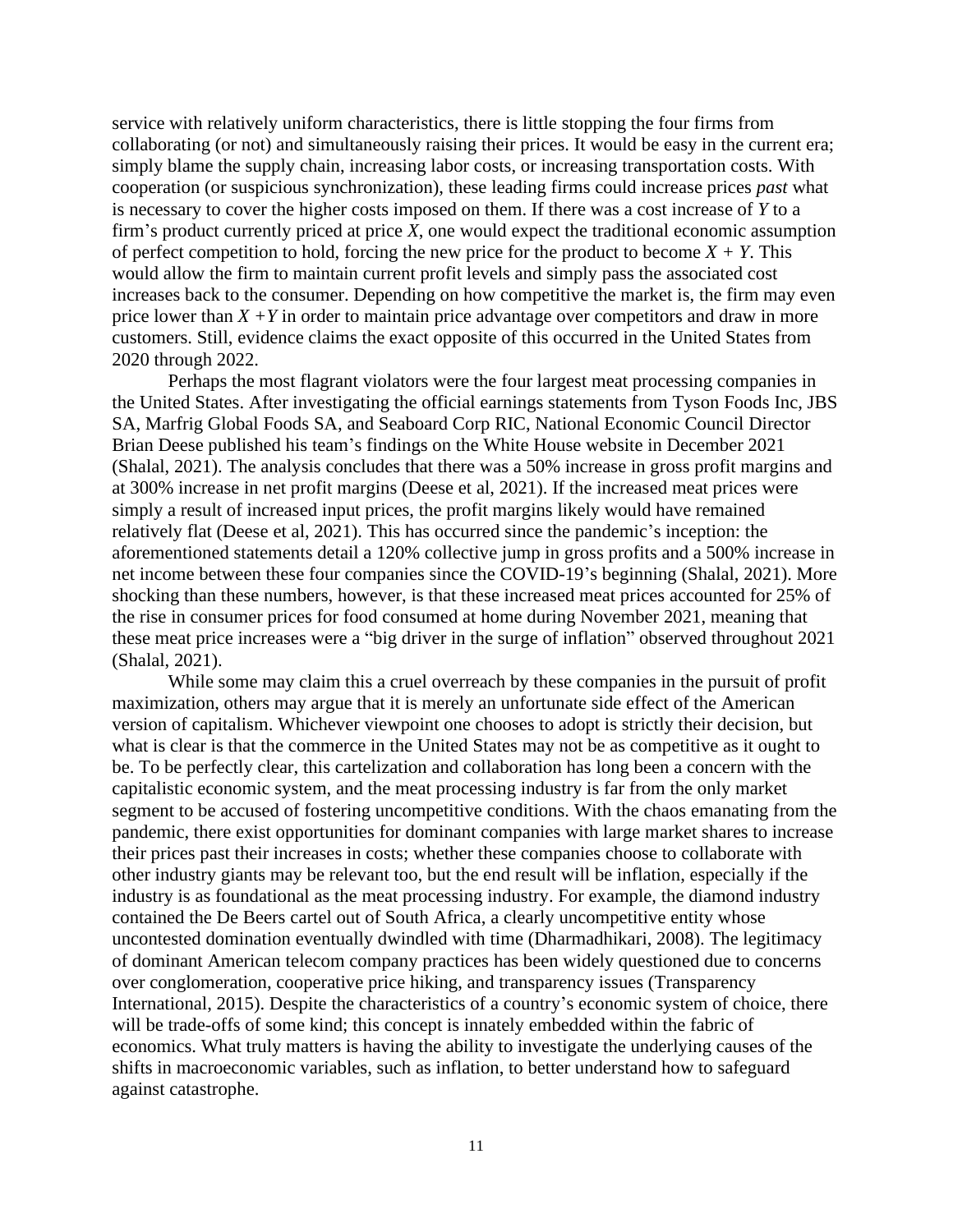The last major remaining macroeconomic variable to examine is the interest rate. The Federal Reserve Board of Governors chair, Jerome Powell, oversaw a large purchasing of US government and mortgage-backed securities and supportive lending to households, employers, financial market participants, and state and local governments; Powell acknowledged that the Federal Reserve would be maintaining these positions to an "unprecedented extent" until there was confidence that the United States was "solidly on the road to recovery" from COVID-19's effects on the economy (Milstein & Wessel, 2021). The Federal Reserve offered "forward guidance" on the interest rates, claiming that they would keep them "near zero" until the economy regains normalcy (Milstein & Wessel, 2021). In March 2022, the Federal Reserve increased interest rates for the first time in three years, simultaneously forecasting six more increases throughout 2022 in order to combat inflation (Davison, 2022). This is because, by February 2022, the employment situation has improved. The unemployment decreased to 3.8% with job growth in leisure and hospitality, professional and business services, health care, and construction (Bureau of Labor Statistics, 2022). It is because of this metric that Powell and the rest of the Fed personnel feel comfortable raising the interest rate. Powell is currently ready to risk an increase in unemployment to remedy the ongoing situation with inflation; Powell remarked that there remains a "high priority on the labor market", but price stability is necessary for a strong labor market (Davidson, 2022). The increase in interest rate may be indicative of the American economy recovering from its sluggishness, but the overall objective is likely to reduce any excess demand in the labor market, among other things.

# **IV: The State of Crime**

Crime is the dependent variable of this analysis, but it may be trickiest to develop a succinct, all-encompassing metric for. Among the available options, there is the crime index that has already been mentioned, but this is largely used in international comparisons. There is also specific separations of crime rates per *X* amount of people (usually per 100,000), but these distinctions often come with their own problems, namely their over-specificity; of course, these can sometimes be combined into the five aforementioned categories for the sake of productive analysis. In addition to these concerns, a multitude of local, regional, and national sources collect and publish time statistics. With so many parties submitting information, there are increased odds for making mistakes. On this same tangent, different jurisdictions have different laws, meaning they have different crimes. Sometimes the disparity is small, but sometimes this is not the case, especially when comparing crimes across countries. For instance, the United States and China have long been at odds on the subject of intellectual property law (Schulze, 2020). China is often willing to (all but) copy exact products from America; these replications would be considered illegal infringement (a crime) in the US (Schultze, 2020). This example illustrates that problems arise in comparing crime across jurisdictions with different legal codes due to certain actions being labeled legal or illegal depending on the place they occurred in.

Regardless of the issues within developing definitive criteria for crime, achieving a current understanding of domestic and international crime is critical before selecting a method for representing crime in regression. Through the issues here, there is still an abundance of recent crime data available, and it is important to see where the United States and the rest of the world sit in terms of crime before delving into crime's relationship with economic conditions. The present economic situation has been explored at length; layering it with crime information will begin the primary portion of analysis for this piece, even if there will be certain exemptions in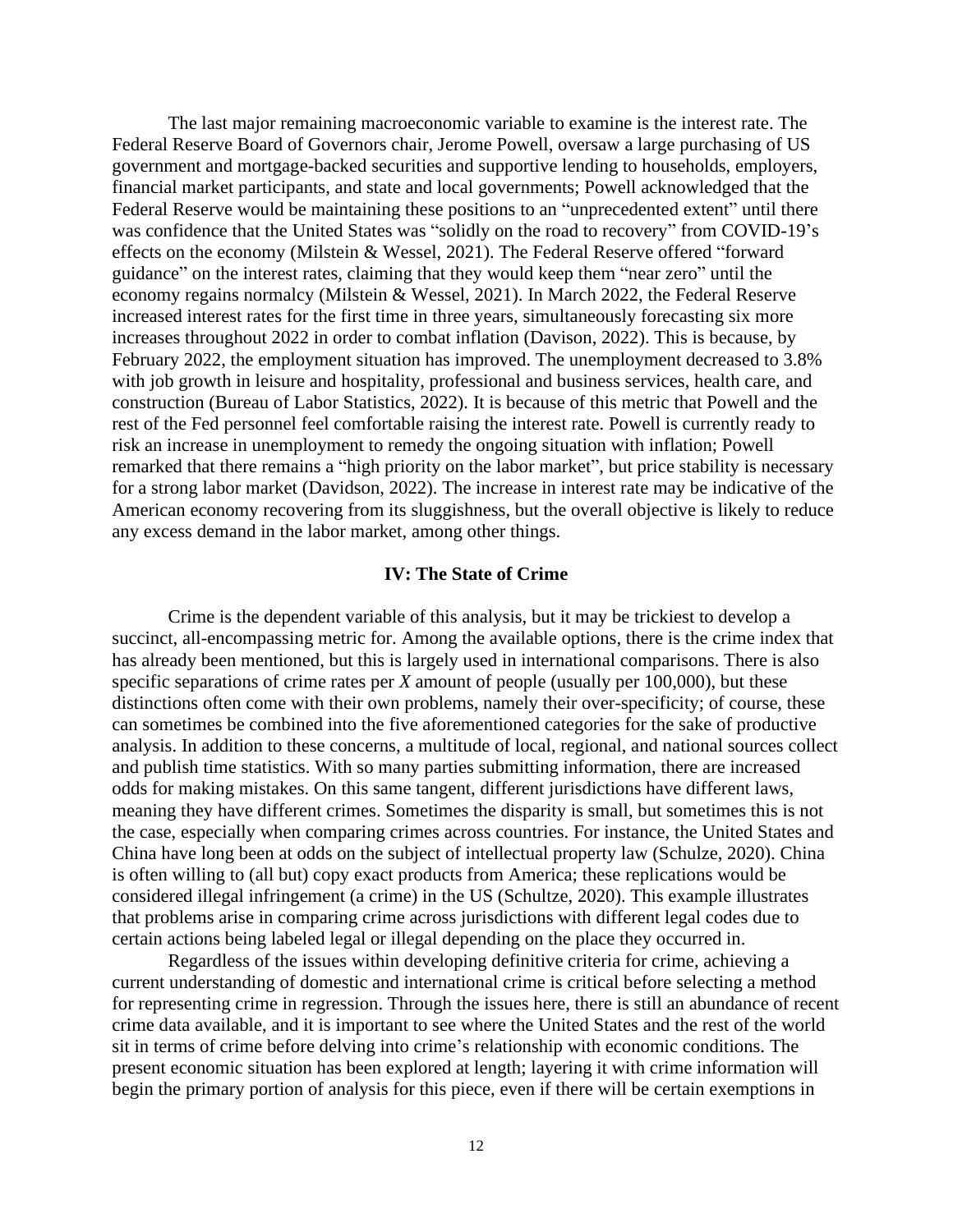data past 2019. Inflection points in history with especially favorable or especially poor economic conditions could prove valuable in evaluating the relationship between the variables, as well.

The current situation for crime in the United States is one that many predicted would occur following the onset of the COVID-19 pandemic. Since restrictions have been easing and since people have been returning to a somewhat pre-2019 lifestyle, the crime levels have since changed. Because of the effects of the pandemic, including being the resulting economic conditions, crime increased in 2020 and 2021 in the United States with violent crime increasing at a more rapid rate than property crime (King, 2021). The FBI notes that 2020 featured a highest-in-decades peak in homicides; more than this, the data collected shows that violent crime increases were occurring in areas outside of major metropolitan centers, contrary to previous *crime waves* (King, 2021). Still, while there was an uptick of violent crimes for 2020 and some of 2021, there was an overall reduction in property crimes, mainly attributed to many businesses being closed and more people staying at home (King, 2021). Still, as is the case for most crime, the effects of crime were most apparent in low-income communities, perhaps due, at least in part, to the economic conditions within those communities (King, 2021). Low-income communities have often have higher rates of unemployment, lower salaries and wages, and few opportunities for childcare and mental health resources, but many of these factors increased substantially in early 2020, right when the crime wave began in the United States.

The previous article cited data from the FBI's *Crime Data Explorer*, which aggregates data from over 15,500 law enforcement sources across the United States. This tool is accessible to anyone, and it is perhaps the best source of information because of its ability to accurately display different kinds of crimes over any area in the country. The most overarching division is between violent crimes and property crimes, which will serve this analysis well. Attached below are the violent crime data and property crime data expressed in terms of rate per 100,000 people, as published by the FBI.

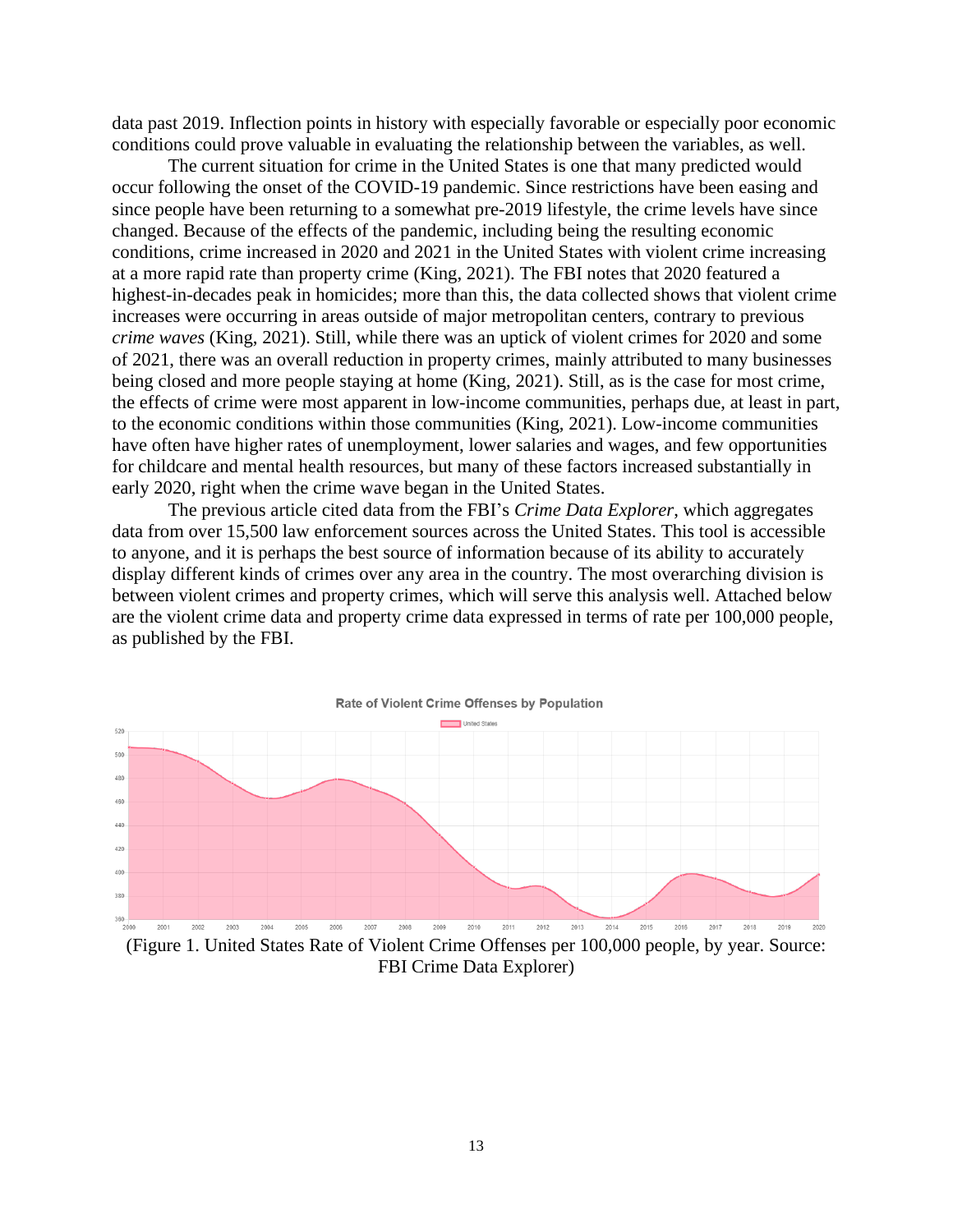

Rate of Property Crime Offenses by Population

FBI Crime Data Explorer)

From this information, and from additional records on the Crime Data Explorer, it is observable that violent crime rates tend to fluctuate more than property crime rates, at least since the FBI started tracking this data in 1985 (FBI, 2021). In fact, property crimes rates have decreased in the United States since 2001, with the only variations being in the magnitude of the decrease. Whether the cause of this is due to advancements in policing, technological improvements in cameras and remote security, or other factors remains the subject of discourse within political and law enforcement circles. Violent crimes, in contrast, experience both shifts in magnitude and direction. Violent crimes, as far as for the purposes of the crimes catalogued by the FBI in the Crime Data explorer, consist of homicide, rape, robbery, and aggravated assault; property crimes consist of arson, burglary, larceny-theft, and motor vehicle theft (FBI, 2021). The rape data shows the sharpest decline in rate of rape since the start of data collection in 1985, and this comes even after a more accurate, inclusive, and generous definition for the crime was developed in 2013. A representation of this data starting from 2010 is shown below.



(Figure 3. United States Rate of Rape Offenses per 100,000 people, by year. Source: FBI Crime Data Explorer)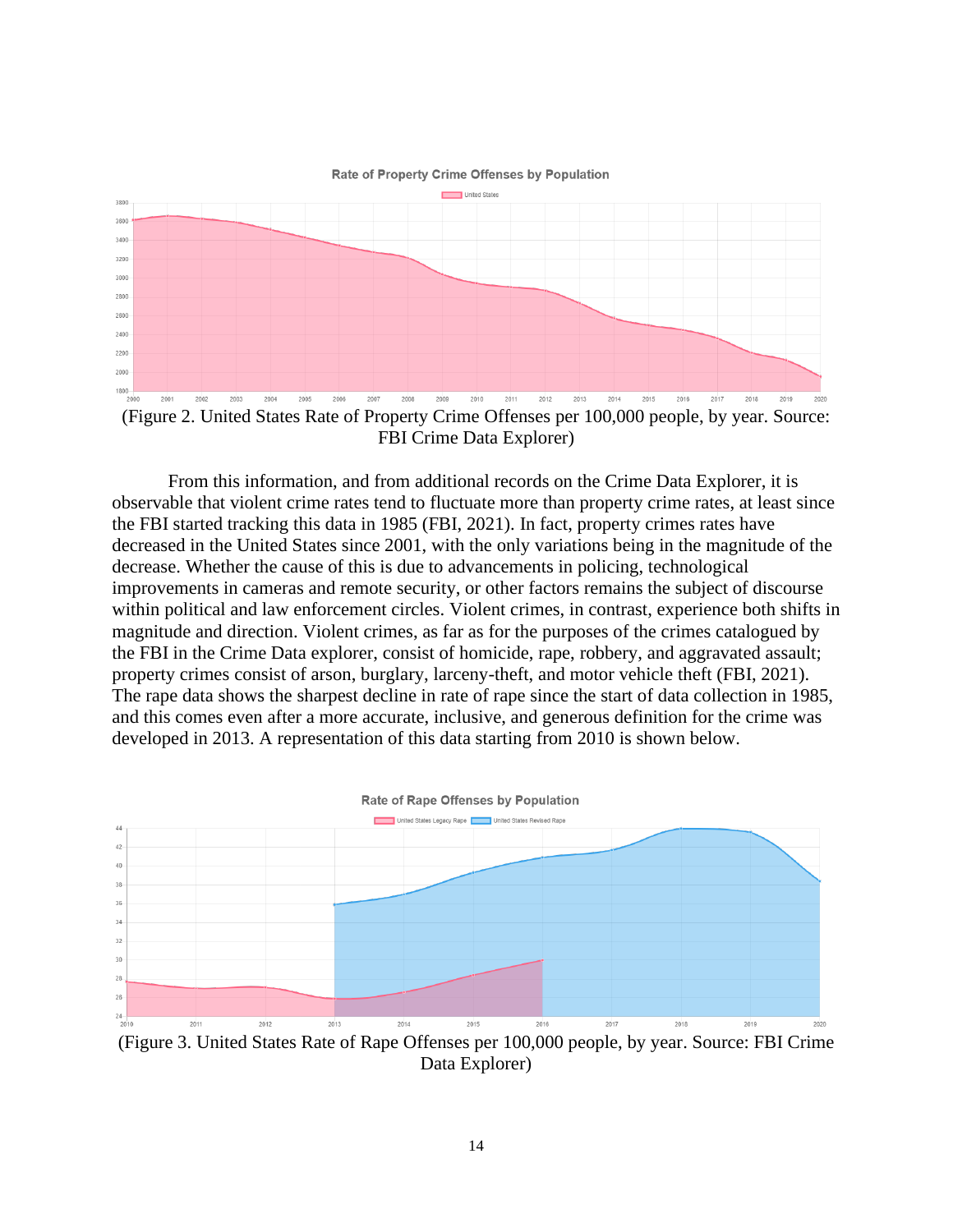While the significance of reduction is not as dramatic as seen in rape offenses, robberies also saw a decrease in rate from 2019 to 2020. In both instances, the most compelling reason is likely due to the tendency for more people to remain at home during the pandemic, lowering opportunities for these crimes to even occur. Despite the reductions in rape and robbery offenses, however, violent crime rates grew at a rate not seen for decades; the lower rates in rapes and robberies were nullified by the sheer magnitude of homicides and aggravated assaults (FBI, 2021). The appropriate graphs are inserted below, starting from the start of FBI data collection for maximum perspective.



Crime Data Explorer)



While arson and motor vehicle theft rates increased from 2019 to 2020, there was a larger decrease in burglary and larceny-theft rates, causing overall property crime rates to decrease as we observed in figure 2 (FBI, 2021). Despite the accuracy of the data above, there is unfortunately no complete, full-year data from the FBI past 2020, but there is no shortage of articles detailing crime 2021 and 2022; in fact, there have already been quite a few.

The New York Times published that, at least before September 22, 2021, that homicides were increasing at a slower rate then their historic increase in 2020 (Asher, 2021). There is additional information in this article that addresses the unprecedented nature of a portion of the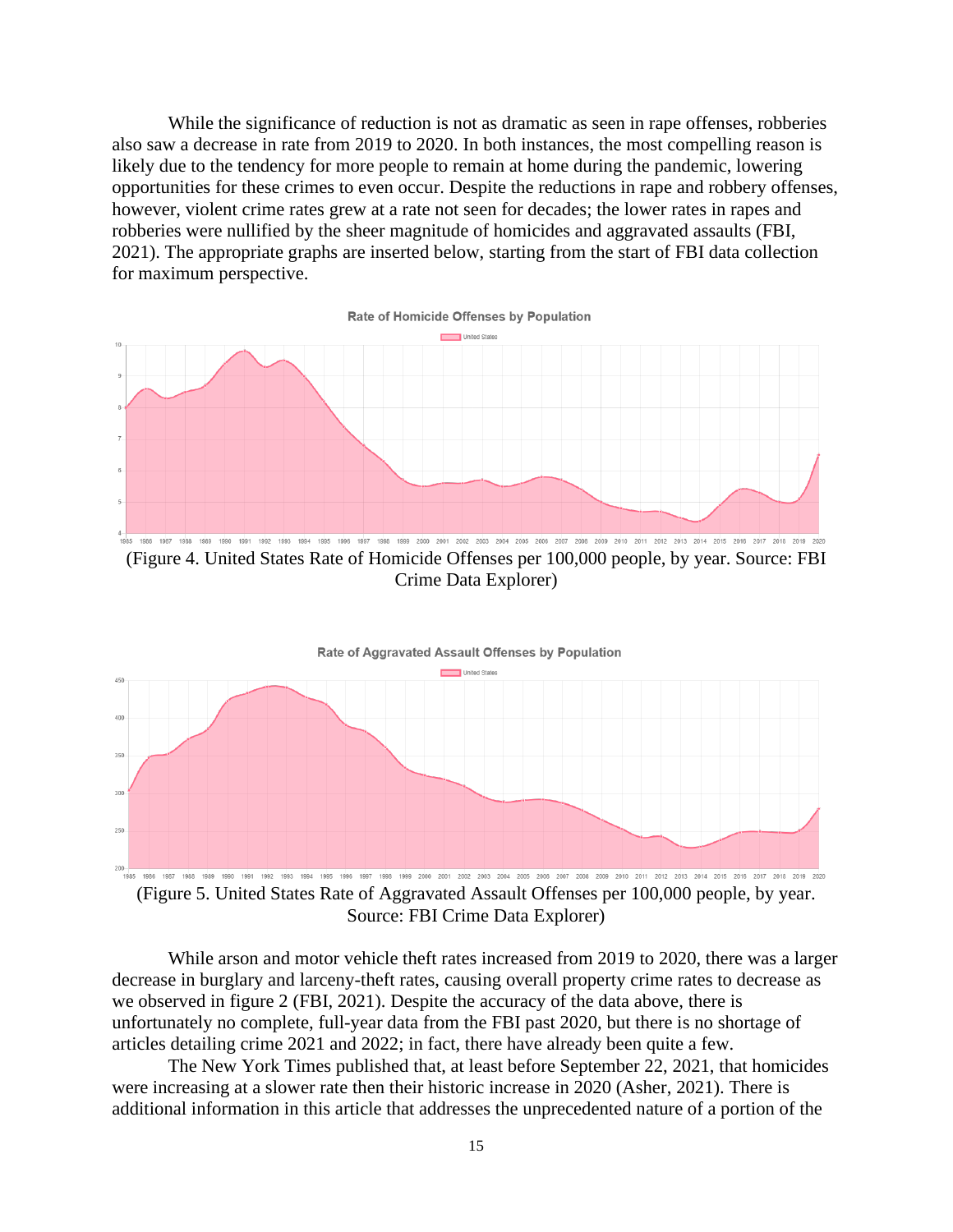data above. Even considering available information before 1985 that is inaccessible through the FBI's Crime Data Explorer, the 29% increase in homicide rates in 2020 was the largest in United States history, destroying the previous largest increase of 12.7% in 1968 (Asher, 2021). Another interesting takeaway was that the overall 5% increase in violent crime was overshadowed by decreases in other crime areas, as there was about a 4% to 5% decrease in major crimes in 2020 (Asher, 2021).

New York City, America's most populated city by a wide margin, has long been a harbinger for other American cities. Being at the forefront of commerce and culture as well, New York City often experiences things *before* other areas of the United States. Of course, due to the population and population density, some phenomena will be *more serious* in New York City; other phenomena will *only* occur in New York City, but this is rarer. NYC officials reported that major crimes spiked 60% in February 2022 compared to February 2021 (Tucker & Morales, 2022). A professor at John Jay College of Criminal Justice and former crime analyst supervisor with the NYPD claimed that the increase in hate crimes and subway crimes is "just an increase" of more people being outside", which further corroborates the theory revolving around crime rates fluctuating as a function of the number of victims readily available (Tucker & Morales, 2022). A higher slope in the decreased property crime rates than in previous years from 2019 to 2020 was hypothesized to have occurred due to a lesser availability of people wandering about; this was especially evident in the rate of rape offenses as shown in figure 3. NYPD data shows that sexual assault offenses (which includes rape) surged 322% from 9 offenses for a given week (March  $29<sup>th</sup>$ -April 4<sup>th</sup>) in 2020 to 38 during the same week in 2021; experts again blamed the rising rates on more people journeying out of their homes (Balsamini, 2021). With even lesser restrictions in 2022, it will be interesting to see what the crime data reveals when it is published by national and international organizations. As for now, the world is only able to predict and project.

The previous information details how the United States has been faring in terms of crime over the last few years with special attention directed at the most recent results, but what about the rest of the world? After this next stage, we will be ready to investigate the link between economic conditions and the crime. The FBI is an excellent source of information for the United States due to its authority and its status as a national agency, not a regional one. In the international environment, the United Nations functions like a national agency functions within a country in that it collects data from its regions (countries). Specifically, the United Nations Office on Drugs and Crime (UNODC) is in charge of compiling and presenting this information. Among other categories, the UNODC aggregates information by violent crime, intentional homicide, sexual crime, property crime, and financial crime. There are some differences in fields compared to the FBI's, such as homicide and sexual-related offenses being separated from violent crime, but the subcategories within each field matches up decently with the data obtained from the FBI's Crime Data Explorer (UNODC, 2022). Despite its abundance of information, the UNODC themselves do not combine the different crime offenses into a single rate. Rather, the overarching category, such as violent or property crime, is simply a label above the other crimes that are tracked. Direct data comparisons are cumbersome without an aggregation into a rate. Additionally, there are numerous gaps in the data collection with an emphasis on recent data, which was the primary piece of interest while investigating current and recent domestic crime rates.

While not a one-to-one comparison, returning to Numbeo's crime indices will suffice as an overview for current international crime. The methodology for determining a country's crime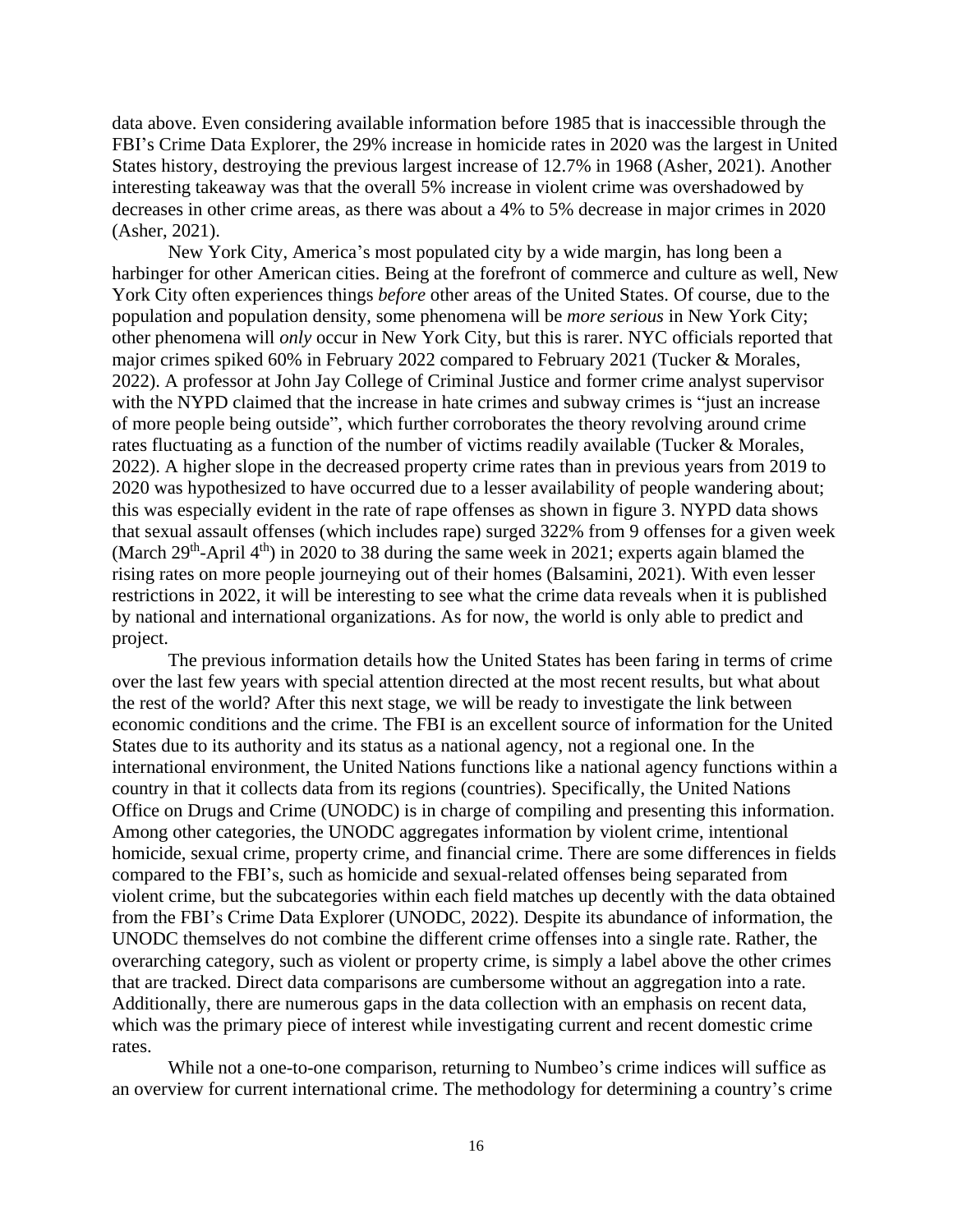index was described in the introduction section of this analysis, but the larger the crime index, the worse off a country is in terms of crime. This measurement factors in property crimes and violent crimes as well as other metrics. It must be noted that recent data must be taken with a grain of salt, as even the UNODC has had trouble obtaining official data submitted by its Member States. Still, Numbeo's Crime Index condenses a respectable amount of information into a single statistic and has data on a most countries. Since a lengthy review was performed on the semi-current state of crime in the United States, it only makes sense to view its crime index first as a reference point. In 2019, the United States ranked  $45<sup>th</sup>$  out of 118 possible countries with a crime index of 47.13 (Numbeo, 2022). In 2020, this score increased to a 47.20, but the United States moved to 50<sup>th</sup> of 129 entries (Numbeo, 2022). 2021 saw the United States crime index increase to 47.74, but his was accompanied by the United States descending to 56<sup>th</sup> out of 135 entries (Numbeo, 2022). The limited data from 2022 (up until March 2022) has the United States crime index increasing again to  $48.16$ ; the United States moved down to  $57<sup>th</sup>$  out of  $142$ entries. The differences in relative movement and index scores suggest that the world, as a whole, may be experiencing an aggregate uptick in crime in recent years.

The indices themselves are more important than the exact positioning of a country in the standings due to differing amounts of entries by year. Relative positioning, however, could be useful, especially as analysis begins on tying economic conditions and crime. As a precursor to the next section, which will consider prior research and discussion linking the aforementioned variables, and the regression analysis, which will feature linear regression to generate a predictive equation to predict crime levels based on the inputs of economic conditions, the remaining bit of this section will compare the crime indices of the United States and five other countries based solely on GDP per capita. Notably, there will be no international data in the regression, but perspective is invaluable in understanding the United States' exact position.

The International Monetary Fund (IMF) is a part of the United Nations system of organizations but retains its independence as an agency, nonetheless. A report was published on October 26<sup>th</sup>, 2021 that projects GDP for all countries barring Syria, Pakistan, Afghanistan, and Lebanon for the 2021 year using recent data (IMF, 2021). An excerpt from the data compiled from the IMF is attached below; random countries with different GDP (in USD) were selected to evaluate their crime indices.

| Country              | <b>Subject Descriptor</b> | <b>Scale</b>    | 2020     | 2021                | Estimates Start After Estimates Start After |      |
|----------------------|---------------------------|-----------------|----------|---------------------|---------------------------------------------|------|
| <b>United States</b> | GDP (USD), current prices | <b>Billions</b> |          | 20,893.75 22,939.58 | 2020                                        | 2020 |
| Japan                | GDP (USD), current prices | <b>Billions</b> | 5,045.10 | 5,103.11            | 2020                                        | 2020 |
| Argentina            | GDP (USD), current prices | <b>Billions</b> | 389.064  | 455.172             | 2020                                        | 2020 |
| Morocco              | GDP (USD), current prices | <b>Billions</b> | 114.602  | 126.035             | 2020                                        | 2020 |
| Costa Rica           | GDP (USD), current prices | <b>Billions</b> | 61.833   | 61.46               | 2020                                        | 2020 |
| Papua New Guinea     | GDP (USD), current prices | <b>Billions</b> | 23.279   | 26.461              | 2019                                        | 2019 |
| Mongolia             | GDP (USD), current prices | <b>Billions</b> | 13.137   | 14.28               | 2020                                        | 2020 |
|                      |                           |                 |          |                     |                                             |      |
|                      |                           |                 |          |                     |                                             |      |

**International Monetary Fund, World Economic Outlook Database, October 2021**

(Figure 6. Selected Countries' GDP Projections for 2020 and 2021. Source: International Monetary Fund October 2021 Report)

It is only customary to begin with the United States. Even if China were considered, the United States still remains in the top position when ranked by projected GDP in USD (IMF, 2021). Its Numbeo crime index for 2021 is 47.74 (Numbeo, 2022). In the order of projected 2021 GDP in USD, Japan's crime index is 21.95, Argentina's crime index is 63.31, Morocco's crime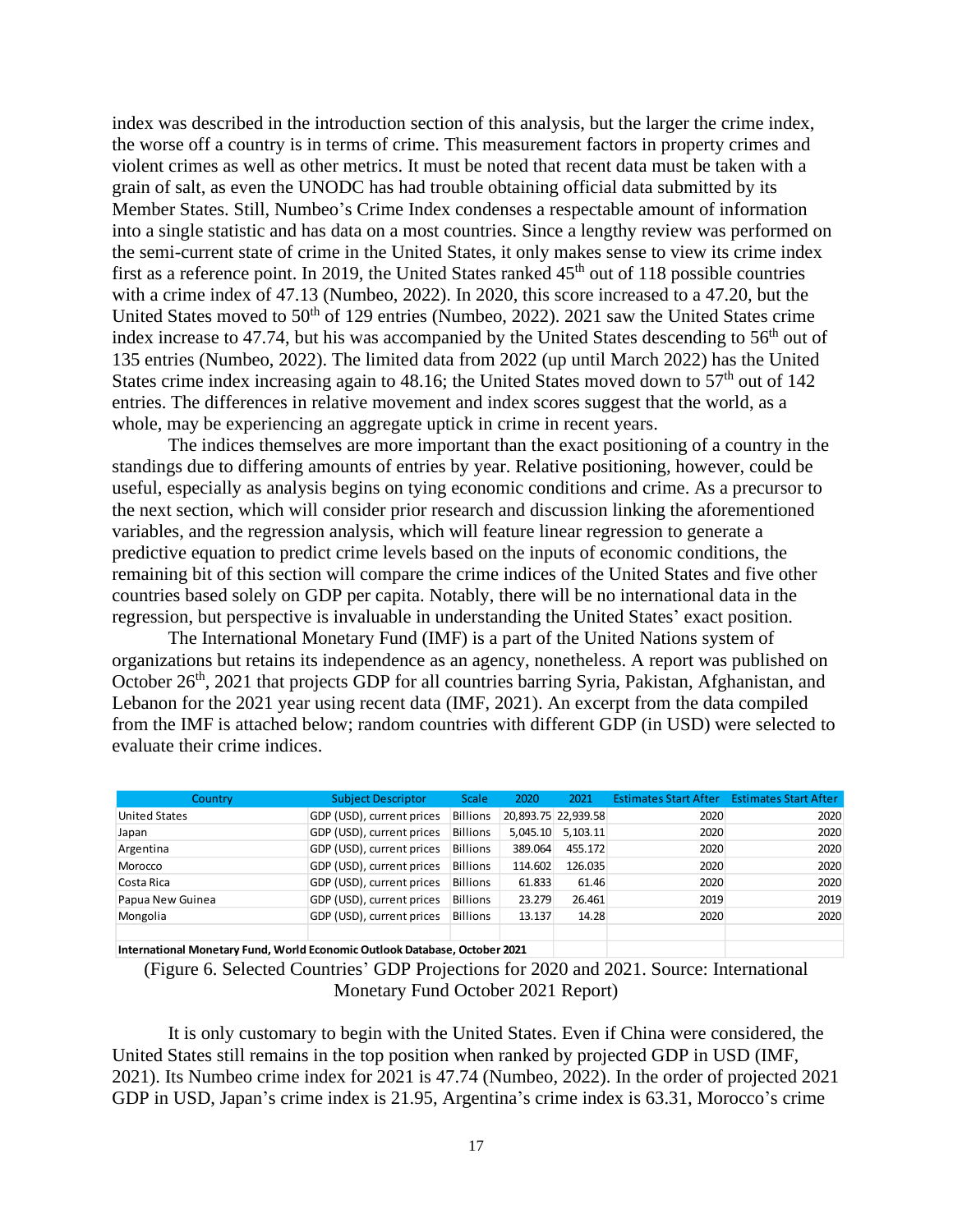index is 49.10, Costa Rica's crime index is 55.34, Papua New Guinea's crime index is 80.24, and Mongolia's crime index is 55.64 (Numbeo, 2022). Of course, GDP is only one of the four macroeconomic variables of interest representing overall economic conditions, so any pattern drawn from this is incomplete. Still, the point of this section is to generate an image of how crime has fared internationally in recent years; the GDP was merely used to put a few randomly selected countries in order. Papua New Guinea happens to be the country with the second highest crime index in 2021, and Japan is the 9<sup>th</sup> lowest crime index, potentially skewing some of the data (Numbeo, 2022). Notably, a G7 country (countries known to dominate the world economy with the notable exclusion of China) is not observed until the  $47<sup>th</sup>$  entry; France had a crime index of 49.20 in 2021 (Numbeo, 2022). This is hard to outright dismiss, but true numerical analysis is required to dismiss any calls of coincidence. It would likely not be unreasonable to predict lower crime indices, on average, for a more advanced economy. Let's investigate discourse surrounding this relationship.

# **V: Economy Meets Crime**

If there was ever a landmark negative economic focal point in American history, the Great Depression makes a strong case for one. What is curious about this, however, is that documentation from that time period suggest that there was *not* a rise in crime during this period (Newton, 2018). There is additional contradictory information from periods of supposed prosperity where crime rates climb or remain even, such as the 1960s or the 1980s and 1990s, yet both violent crime rates and property crime rates fell during the Great Recession in 2008 and 2009 (Newton, 2018). This article concludes that "crime is not affected by the economy" based on the philosophy of the above information applied to a few more circumstances (Newton, 2018). While this may certainly be the case, there was no quantitative analysis of American crime data and economic data, and its description of "good" economic conditions is undoubtedly vague; undefined terminology can be harmful to meaningful discussion. What about a period where there is a high unemployment rate but GDP or GDP per capita increased drastically from the last period? There is nuance here.

Another article references similar information sources and acknowledges the same conclusion, but it considers another factor: the further division of crime into multiple categories. Namely, the Great Depression's crime increase was largely due to violent crime surging, and this was not stopped until President Roosevelt's facilitation of an anti-crime package and the New Deal (Razumich, 2020). Furthermore, the Great Recession was plagued by increases in robberies, burglaries, and motor vehicle theft, raising the notion that perhaps economically motivated crimes would increase in periods of hard economic conditions (Razumich, 2020). Lastly, there is research suggesting that "consumer perception of the state of economy" highly correlates with rising crime rates, isolating perceptions from the reality of the general economy (Razumich, 2020).

The United States Department of Justice (DOJ) presented a microanalysis of the causes of the different viewpoints on the relationship between economic conditions and crime, but ultimately determined that both of the positions depend on the "questionable" assumption that crime is "a rational act based on opportunity and risk on the part of the offender" (Schneider et al, 2012). A subsequent prediction of economic conditions' explanatory power on crime is labelled as "limited" to mirror the "limited rational decision making" possessed by criminals (Schneider et al, 2012). The Department of Justice echoes the viewpoints considered by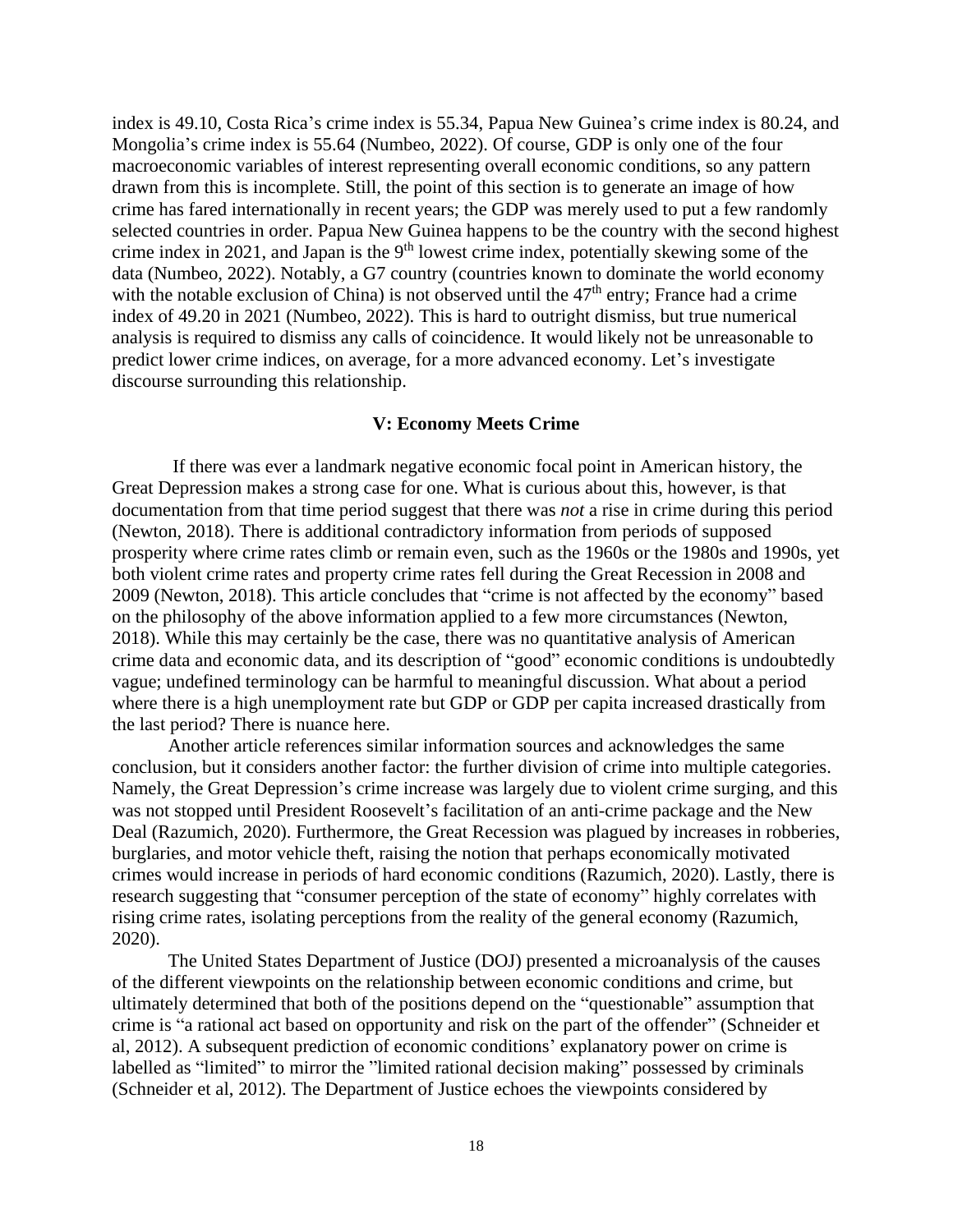Razumich and many others, claiming that perhaps certain types of criminal activity are dependent on economic conditions whereas other types are not (Schneider et al, 2012).

The National Bureau of Economic Research (NBER) labels peaks in the unemployment rate, a macroeconomic variable for economic conditions in this study, as recessions. Additionally, they are the most trusted source as to what is considered a recession in the United States economy. Attached below is a graph obtained from their website (using the Bureau of Labor Statistics as a source for the exact numbers) cataloging recession periods after 1948 (NBER, 2022).



(Figure 7. Business Cycle Dating in the United States. Unemployment Rate, by year. Recessions in Grey. Source: Bureau of Labor Statistics via the Federal Reserve Bank of St. Louis)

Research published by the institute of World Economic Forum (WEC) in 2015 articulates that recessions carry high youth unemployment rates that translate into student graduates becoming criminals at higher rates during a recession than student graduates becoming criminals during times with lower unemployment rates (Bell, 2015). There is quite a bit of additional information detailing the ceilings that the former group encounter after they commit their first crimes, but what is more pertinent to the central theme of this analysis is the following: when examining data from the United States and the United Kingdom, the average arrest rate for a recent graduate entering the labor market during a recession is 10.2% higher than the average arrest rate for a recent graduate entering the labor market with a lower unemployment rate (Bell, 2015). Of course, arrest rates are not the same as convictions, but this data still claims statistical significance with the respective 4% higher conviction rates (Bell, 2015). Additionally, the WEC's focus on this population suggests there could be populations that respond to a particular variable (or a combination of them) at a higher rate than other populations. Lastly, this report highlights that effects of a recession can be felt for many, many years past the recession itself. For the recent graduates detailed above, the arrest rates and conviction rates were for life, also showing that the full effects of a variable do not always manifest themselves immediately. Residual effects can last through a lifetime, and this is important to remember regardless of the regression results. Perhaps there are related phenomena visible with the other macroeconomic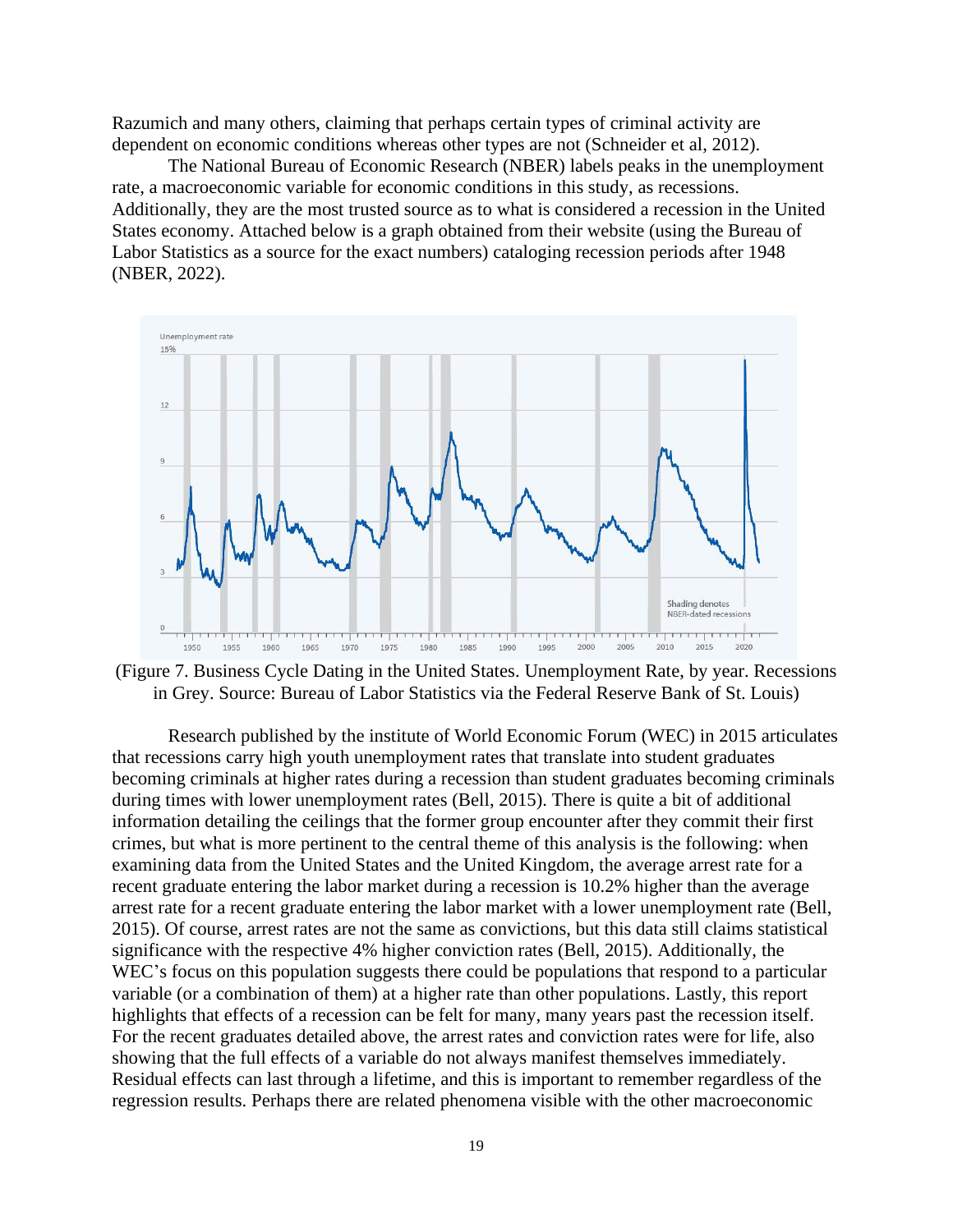variables that mirror the WEC's findings of an "initially strong and long-lasting detrimental effect of entering the labor market during a recession for individuals at the threshold of criminal activity" but on the entire population rather than people entering the labor market. (Bell, 2015).

# **VI: Regression Analysis**

# *i) Methods, Data Selection, and Limitations*

For the regression analysis, the data representing crime (the dependent variable) was compiled from Disaster Center, and it includes information on the United States dating back to 1960 on population, total crime rate per 100,000, violent crime rate per 100,000, and property crime rate per 100,000 (Disaster Center, 2019). Further, there is additional breakdowns of violent crime and property crime rates through (in rate per 100,000) murder, forcible rape, robbery, aggravated assault, burglary, larceny-theft, and vehicle theft (Disaster Center, 2019). For the four macroeconomic variables, GDP per capita change (annual %), average unemployment rate for age 16 and over (annual %), average inflation rate of consumer prices (annual %), and real interest rate change (annual %) were selected to quantitatively represent economic conditions; the World Bank supplied the data for all economic variables except for unemployment, which uses the Bureau of Labor Statistics as a source.

Due to some of the variables predicating on *change*, 1960 would be occupied with zerovalues. With this in consideration, the data will run from 1961 to 2019; this is more than enough data points to assume a normal distribution under the Central Limit Theorem.

A per capita change approach was adopted for GDP due to this measurement being more catered toward individuals, as it is individuals that commit crimes. Additionally, *changes* were favored over flat readings of a variable; the findings may be more applicable to other countries this way, although that will be a journey for a subsequent analysis.

Earlier, there was a reference to the idea that data beginning after the COVID-19 pandemic would not be used, and this remains true. The textual analysis sections explored the current situation of crime and economic conditions quite well, so a three-year exemption in the data is passable. Additionally, even if there was a desire to include the data, a lot of information is missing in these years; many of the cells would feature projections rather than measurements. It is still true, however, that the longer the duration of the pandemic, the less merit these findings may hold. Macroeconomic variables may also be influenced by crime, creating a feedback loop of sorts that muddies data.

Lastly, it must be noted that this study is examining the effects of *four* macroeconomic variables. Although these four do stand out in political and economic literature alike, the inclusion of many more economic variables may yield a more holistic picture on crime. Of course, this is something for a subsequent analysis, but it is necessary to mention.

# *ii) Equations and Explanations*

The implicit function for this regression captures all portions of economic conditions and crime, and its two implicit forms are listed below:

$$
Crime Rate = f(Economic Conditions)
$$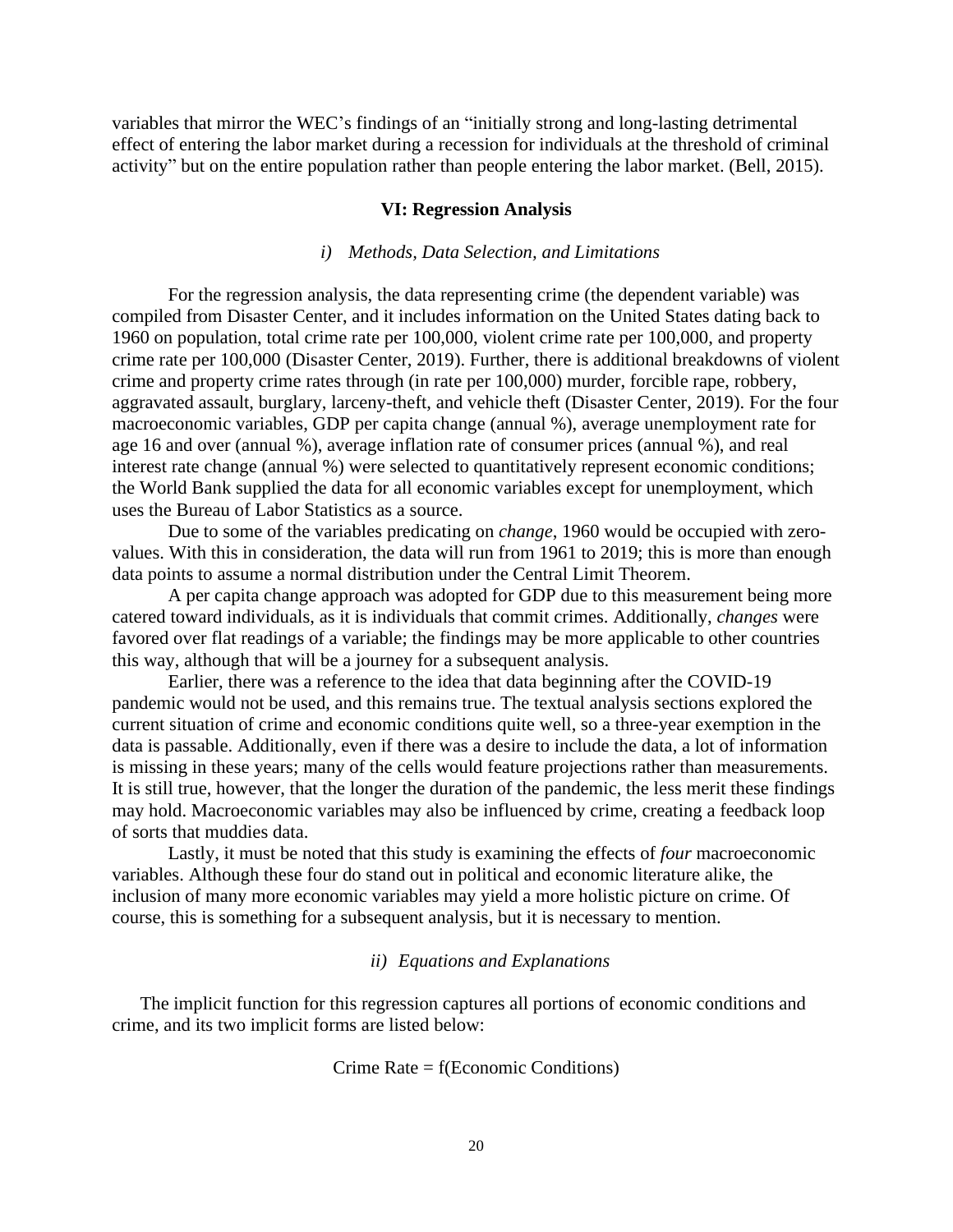Crime Rate = f(GDP per capita change, average unemployment rate for ages 16 and over, average inflation rate of consumer prices, real interest rate change)

For the purposes of regression modeling, the following function will represent the output of the analysis:

$$
Y = \beta_0 + \beta_1 X_G + \beta_2 X_U + \beta_3 X_P + \beta_4 X_I + \varepsilon
$$

In this last equation, Y represents crime rate;  $\beta_0$  represents the intercept of the regression;  $\beta_1$ ,  $\beta_2$ ,  $\beta_3$ , and  $\beta_4$  represent the calculated coefficients from the regression;  $X_G$ ,  $X_U$ ,  $X_{P}$ , and  $X_{I}$  represent GDP per capita change, average unemployment rate for ages 16 and over, average inflation rate of consumer prices, and real interest rate change, respectively; ε represents the error term of the regression.

In total, there will be three initial regression summaries. Each equation will look the same, except that Y (the crime rate) will differ between *total crime rate per 100,000*, *violent crime rate per 100,000*, and *property crime rate per 100,000*. For the data collected by the Disaster Center, total crime is equivalent to the sum of violent crime and property crime, leaving no other categories. In the results section, these three regressions will be compared, but it appears as if the sheer magnitude of property crime in relation to violent crime will translate into very similar results for property crime and total crime. All of the other parts of the equation above will retain their same assignment for every regression.

Lastly, for the alpha level, .05 should suffice, as this is the generally accepted value to use in related disciplines.

#### *iii) Results*

The summary outputs of the *original* regression equations are listed below in the order in which they were described above:

| <b>SUMMARY OUTPUT</b>                                    |              |                       |                |             |                |             |                |             |
|----------------------------------------------------------|--------------|-----------------------|----------------|-------------|----------------|-------------|----------------|-------------|
|                                                          |              |                       |                |             |                |             |                |             |
| <b>Regression Statistics</b>                             |              |                       |                |             |                |             |                |             |
| Multiple R                                               | 0.7806975    |                       |                |             |                |             |                |             |
| R Square                                                 | 0.609488587  |                       |                |             |                |             |                |             |
| Adjusted R Square                                        | 0.580561816  |                       |                |             |                |             |                |             |
| <b>Standard Error</b>                                    | 765.7072548  |                       |                |             |                |             |                |             |
| Observations                                             | 59           |                       |                |             |                |             |                |             |
| ANOVA                                                    |              |                       |                |             |                |             |                |             |
|                                                          | df           | SS                    | MS             | F           | Significance F |             |                |             |
| Regression                                               | 4            | 49414127.4            | 12353531.85    | 21.07005239 | 1.6446E-10     |             |                |             |
| Residual                                                 | 54           | 31660610.4            | 586307.6       |             |                |             |                |             |
| Total                                                    | 58           | 81074737.8            |                |             |                |             |                |             |
|                                                          | Coefficients | <b>Standard Error</b> | t Stat         | P-value     | Lower 95%      | Upper 95%   | Lower 95.0%    | Upper 95.0% |
| Intercept                                                | 1449.472043  | 441.3732306           | 3.284005332    | 0.001799708 | 564.5719945    | 2334.372091 | 564.5719945    | 2334.372091 |
| GDP per Capita Growth (Annual %)                         | -53.01674584 | 52.88754917           | $-1.002442856$ | 0.320600732 | -159.0498978   | 53.01640609 | $-159.0498978$ | 53.01640609 |
| Average Unemployment Rate for Age 16 and over (Annual %) | 186.700132   | 65.0030258            | 2.872176021    | 0.005814249 | 56.37691191    | 317.0233521 | 56.37691191    | 317.0233521 |
| Average Inflation Rate, Consumer Prices (Annual %)       | 225.0050369  | 37.05825808           | 6.07165713     | 1.30865E-07 | 150.7077028    | 299.302371  | 150.7077028    | 299.302371  |
| Real Interest Rate Changes (Annual %)                    | 236.1230026  | 45.00979816           | 5.24603558     | 2.66563E-06 | 145.8837905    | 326.3622147 | 145.8837905    | 326.3622147 |
| <b>TOTAL CRIME</b>                                       |              |                       |                |             |                |             |                |             |

(Figure 8. Regression Analysis Output: Total Crime)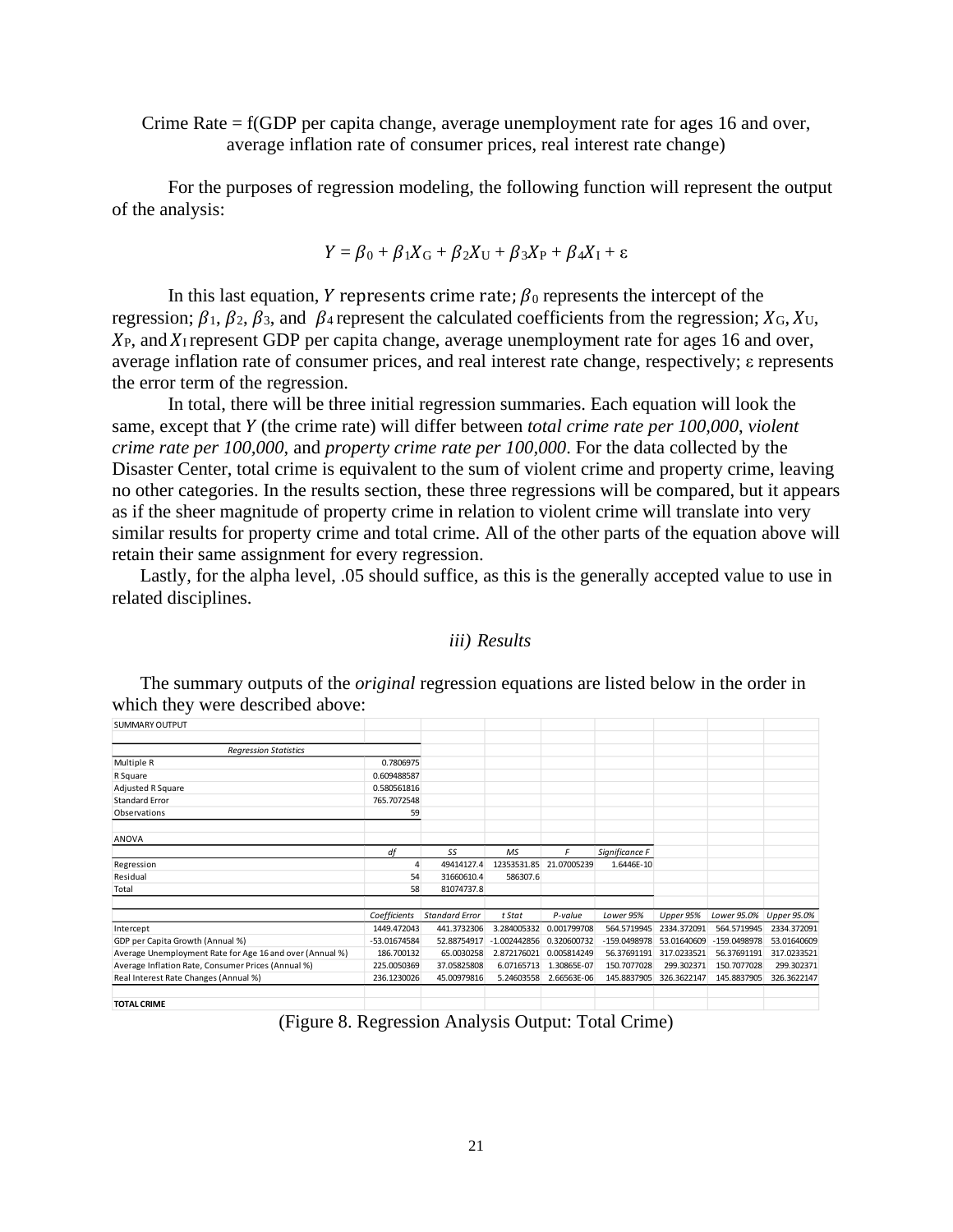| <b>SUMMARY OUTPUT</b>                                    |                |                       |              |             |                |                |                |                |
|----------------------------------------------------------|----------------|-----------------------|--------------|-------------|----------------|----------------|----------------|----------------|
|                                                          |                |                       |              |             |                |                |                |                |
| <b>Regression Statistics</b>                             |                |                       |              |             |                |                |                |                |
| Multiple R                                               | 0.663991852    |                       |              |             |                |                |                |                |
| R Square                                                 | 0.440885179    |                       |              |             |                |                |                |                |
| Adjusted R Square                                        | 0.399469267    |                       |              |             |                |                |                |                |
| <b>Standard Error</b>                                    | 117.8267781    |                       |              |             |                |                |                |                |
| Observations                                             | 59             |                       |              |             |                |                |                |                |
| <b>ANOVA</b>                                             |                |                       |              |             |                |                |                |                |
|                                                          | df             | .SS                   | M.S          | F           | Significance F |                |                |                |
| Regression                                               | 4              | 591161.6599           | 147790.415   | 10.6453088  | 1.96448E-06    |                |                |                |
| Residual                                                 | 54             | 749690.0801           | 13883.14963  |             |                |                |                |                |
| Total                                                    | 58             | 1340851.74            |              |             |                |                |                |                |
|                                                          | Coefficients   | <b>Standard Error</b> | t Stat       | P-value     | Lower 95%      | Upper 95%      | Lower 95.0%    | Upper 95.0%    |
| Intercept                                                | 200.6979347    | 67.91836615           | 2.954987673  | 0.00462576  | 64.52980913    | 336.8660603    | 64.52980913    | 336.8660603    |
| GDP per Capita Growth (Annual %)                         | $-16.87447729$ | 8.138318502           | -2.073459927 | 0.04291397  | -33.19082349   | $-0.558131082$ | -33.19082349   | $-0.558131082$ |
| Average Unemployment Rate for Age 16 and over (Annual %) | 21.14552583    | 10.00264402           | 2.113993638  | 0.03914998  | 1.091431996    | 41.19961965    | 1.091431996    | 41.19961965    |
| Average Inflation Rate, Consumer Prices (Annual %)       | 11.16203558    | 5.702512447           | 1.957389077  | 0.055478717 | $-0.270813518$ | 22.59488467    | $-0.270813518$ | 22.59488467    |
| Real Interest Rate Changes (Annual %)                    | 36.04853438    | 6.926092794           | 5.204743201  | 3.09106E-06 | 22.16255439    | 49.93451437    | 22.16255439    | 49.93451437    |
| <b>VIOLENT CRIME</b>                                     |                |                       |              |             |                |                |                |                |

(Figure 9: Regression Analysis Output: Violent Crime)

| <b>SUMMARY OUTPUT</b>                                    |                |                       |             |                            |                |                         |              |             |
|----------------------------------------------------------|----------------|-----------------------|-------------|----------------------------|----------------|-------------------------|--------------|-------------|
| <b>Regression Statistics</b>                             |                |                       |             |                            |                |                         |              |             |
| Multiple R                                               | 0.793485803    |                       |             |                            |                |                         |              |             |
| R Square                                                 | 0.62961972     |                       |             |                            |                |                         |              |             |
|                                                          | 0.602184144    |                       |             |                            |                |                         |              |             |
| Adjusted R Square                                        |                |                       |             |                            |                |                         |              |             |
| <b>Standard Error</b>                                    | 661.779644     |                       |             |                            |                |                         |              |             |
| Observations                                             | 59             |                       |             |                            |                |                         |              |             |
| <b>ANOVA</b>                                             |                |                       |             |                            |                |                         |              |             |
|                                                          | df             | SS                    | <b>MS</b>   | F                          | Significance F |                         |              |             |
| Regression                                               | 4              | 40202312.44           | 10050578.11 | 22.94902475                | 4.06217E-11    |                         |              |             |
| Residual                                                 | 54             | 23649424.05           | 437952.2973 |                            |                |                         |              |             |
| Total                                                    | 58             | 63851736.5            |             |                            |                |                         |              |             |
|                                                          | Coefficients   | <b>Standard Error</b> | t Stat      | P-value                    | Lower 95%      | Upper 95%               | Lower 95.0%  | Upper 95.0% |
| Intercept                                                | 1248.167556    | 381.4666997           | 3.272022319 | 0.001864438                | 483.3728701    | 2012.962241             | 483.3728701  | 2012.962241 |
|                                                          | $-36.22866454$ | 45.70924886           |             | $-0.792589365$ 0.431485558 | -127.8701909   | 55.41286178             | -127.8701909 | 55.41286178 |
| GDP per Capita Growth (Annual %)                         |                |                       |             |                            |                |                         |              |             |
| Average Unemployment Rate for Age 16 and over (Annual %) | 165.7298179    | 56.18032089           |             | 2.949962108 0.004690898    |                | 53.09505611 278.3645796 | 53.09505611  | 278.3645796 |
| Average Inflation Rate, Consumer Prices (Annual %)       | 213.7003195    | 32.02842952           | 6.672207244 | 1.40259E-08                | 149.4871845    | 277.9134545             | 149.4871845  | 277.9134545 |
| Real Interest Rate Changes (Annual %)                    | 200.2583956    | 38.90072612           | 5.147934643 | 3.7875E-06                 |                | 122.2671355 278.2496557 | 122.2671355  | 278.2496557 |
| <b>PROPERTY CRIME</b>                                    |                |                       |             |                            |                |                         |              |             |

(Figure 10: Regression Analysis Output: Property Crime)

Even before intensely examining these summaries, it is important to note that, for all of the models, the *Significance F* approaches zero, meaning that there is the probability that all of the coefficients in these equations are zero also is approaching zero. In other words, all three regression models are significant enough to be interpreted (valid); they do not need to be thrown out on the basis of an inadequate Significance F (say, higher than the chosen alpha level of .05).

Additionally, checking the signs of the variables is recommended before analyzing the data. Of the variables mentioned, one would intuitively expect a negative relationship between GDP per capita growth rate and crime rates. GDP growth would indicate some measure of overall economic prosperity; it is not an innately "negative" tracker such as unemployment rate and inflation rate. The summary outputs all include a negative sign on the coefficient for GDP per capita growth, which is undoubtedly a good sign. The other coefficients (including the intercept coefficient) all bear positive signs, indicating positive relationships.

Despite these positive signs, GDP per capita growth has a *P-value* above the designated alpha level of .05, which means that all the regressions (since all of them contain this issue) must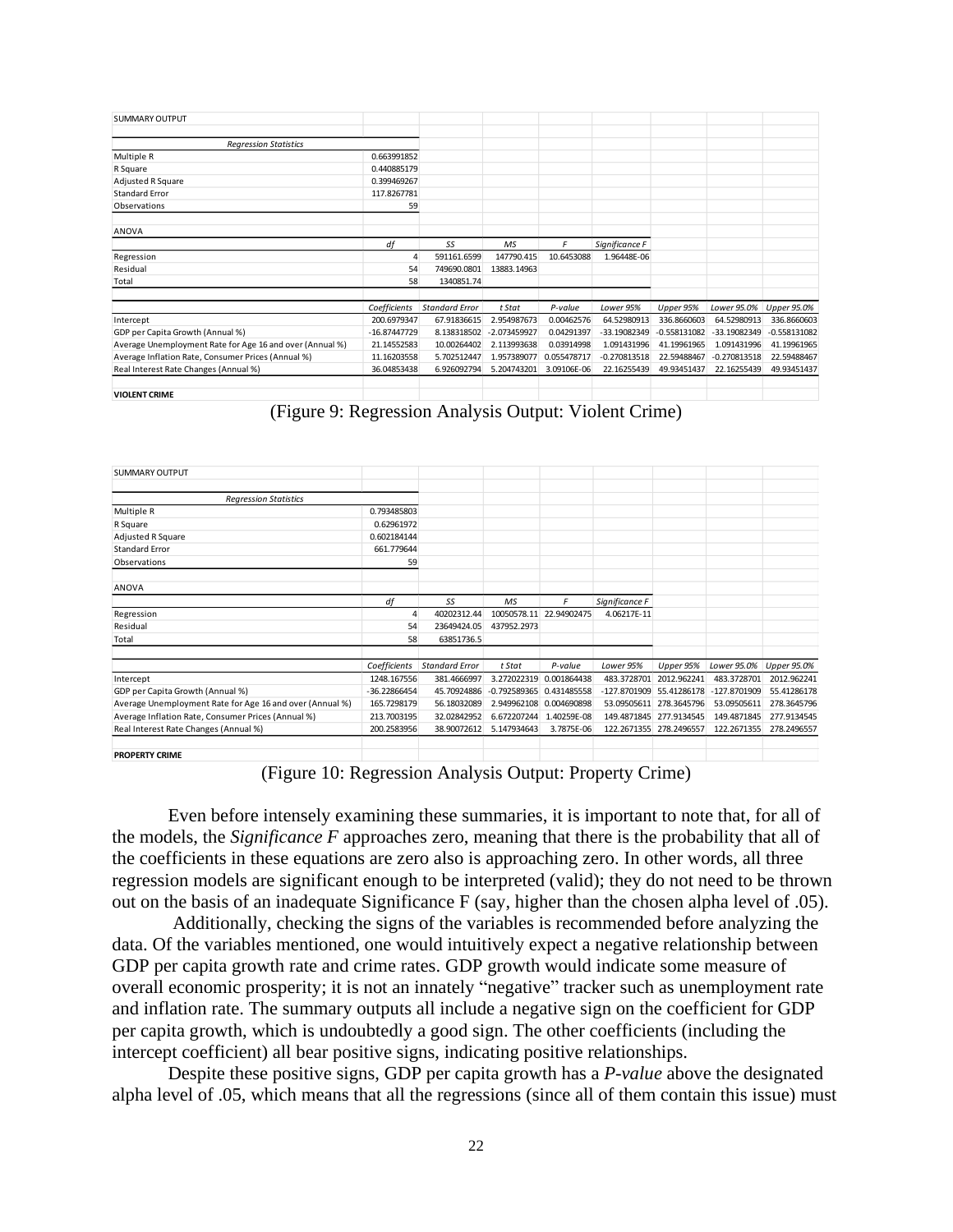be reran without this variable. The previous data summaries will be preserved for posterity, but the primary analyses will stem from the following summary outputs *without* GDP per capita growth included. This will change the original function to the following and the summary outputs to the following:

| <b>SUMMARY OUTPUT</b>                                    |              |                       |                                     |                         |                |                         |             |                    |
|----------------------------------------------------------|--------------|-----------------------|-------------------------------------|-------------------------|----------------|-------------------------|-------------|--------------------|
|                                                          |              |                       |                                     |                         |                |                         |             |                    |
| <b>Regression Statistics</b>                             |              |                       |                                     |                         |                |                         |             |                    |
| Multiple R                                               | 0.776029329  |                       |                                     |                         |                |                         |             |                    |
| R Square                                                 | 0.602221519  |                       |                                     |                         |                |                         |             |                    |
| Adjusted R Square                                        | 0.580524511  |                       |                                     |                         |                |                         |             |                    |
| <b>Standard Error</b>                                    | 765.7413049  |                       |                                     |                         |                |                         |             |                    |
| Observations                                             | 59           |                       |                                     |                         |                |                         |             |                    |
| ANOVA                                                    |              |                       |                                     |                         |                |                         |             |                    |
|                                                          | df           | .SS                   | M.S                                 | F                       | Significance F |                         |             |                    |
| Regression                                               | 3            | 48824951.77           |                                     | 16274983.92 27.75597069 | 4.60189E-11    |                         |             |                    |
| Residual                                                 | 55           | 32249786.03           | 586359.746                          |                         |                |                         |             |                    |
| Total                                                    | 58           | 81074737.8            |                                     |                         |                |                         |             |                    |
|                                                          | Coefficients | <b>Standard Error</b> | t Stat                              | P-value                 | Lower 95%      | Upper 95%               | Lower 95.0% | <b>Upper 95.0%</b> |
| Intercept                                                | 1394.252858  |                       | 437.9418565 3.183648324 0.002394355 |                         | 516.5977647    | 2271.90795              | 516.5977647 | 2271.90795         |
| Average Unemployment Rate for Age 16 and over (Annual %) | 175.1099475  | 63.9693584            |                                     | 2.73740353 0.008325349  | 46.91248851    | 303.3074065             | 46.91248851 | 303.3074065        |
| Average Inflation Rate, Consumer Prices (Annual %)       | 233.0854389  |                       | 36.1725835 6.443704494              | 3.06346E-08             | 160.5939616    | 305.5769161             | 160.5939616 | 305.5769161        |
| Real Interest Rate Changes (Annual %)                    | 233.0359479  |                       | 44.90632196 5.189379528 3.14289E-06 |                         |                | 143.0416676 323.0302281 | 143.0416676 | 323.0302281        |
| <b>TOTAL CRIME</b>                                       |              |                       |                                     |                         |                |                         |             |                    |

 $Y = \beta_0 + \beta_1 X_U + \beta_2 X_P + \beta_3 X_I + \varepsilon$ 

(Figure 11: Fixed Regression Analysis Output: Total Crime)

| <b>SUMMARY OUTPUT</b>                                    |              |                       |                                     |             |                |             |                |             |
|----------------------------------------------------------|--------------|-----------------------|-------------------------------------|-------------|----------------|-------------|----------------|-------------|
| <b>Regression Statistics</b>                             |              |                       |                                     |             |                |             |                |             |
| Multiple R                                               | 0.629580005  |                       |                                     |             |                |             |                |             |
| R Square                                                 | 0.396370983  |                       |                                     |             |                |             |                |             |
| Adjusted R Square                                        | 0.363445764  |                       |                                     |             |                |             |                |             |
| <b>Standard Error</b>                                    | 121.309298   |                       |                                     |             |                |             |                |             |
| Observations                                             | 59           |                       |                                     |             |                |             |                |             |
| <b>ANOVA</b>                                             |              |                       |                                     |             |                |             |                |             |
|                                                          | df           | SS                    | MS                                  | F           | Significance F |             |                |             |
| Regression                                               | 3            | 531474.7223           | 177158.2408                         | 12.03852226 | 3.6256E-06     |             |                |             |
| Residual                                                 | 55           |                       | 809377.0177 14715.94578             |             |                |             |                |             |
| Total                                                    | 58           | 1340851.74            |                                     |             |                |             |                |             |
|                                                          | Coefficients | <b>Standard Error</b> | t Stat                              | P-value     | Lower 95%      | Upper 95%   | Lower 95.0%    | Upper 95.0% |
| Intercept                                                | 183.1224522  | 69.37906944           | 2.639448088                         | 0.010782963 | 44.08369002    | 322.1612144 | 44.08369002    | 322.1612144 |
| Average Unemployment Rate for Age 16 and over (Annual %) | 17.45653469  | 10.13407258           | 1.722558681                         | 0.090587651 | $-2.852600592$ | 37.76566998 | $-2.852600592$ | 37.76566998 |
| Average Inflation Rate, Consumer Prices (Annual %)       | 13.73391276  |                       | 5.730487154 2.396639656 0.019972494 |             | 2.249759873    | 25.21806565 | 2.249759873    | 25.21806565 |
| Real Interest Rate Changes (Annual %)                    | 35.0659687   |                       | 7.114092393 4.929085365             | 7.96856E-06 | 20.80900895    | 49.32292844 | 20.80900895    | 49.32292844 |
| <b>VIOLENT CRIME</b>                                     |              |                       |                                     |             |                |             |                |             |

(Figure 12: Fixed Regression Analysis Output: Violent Crime)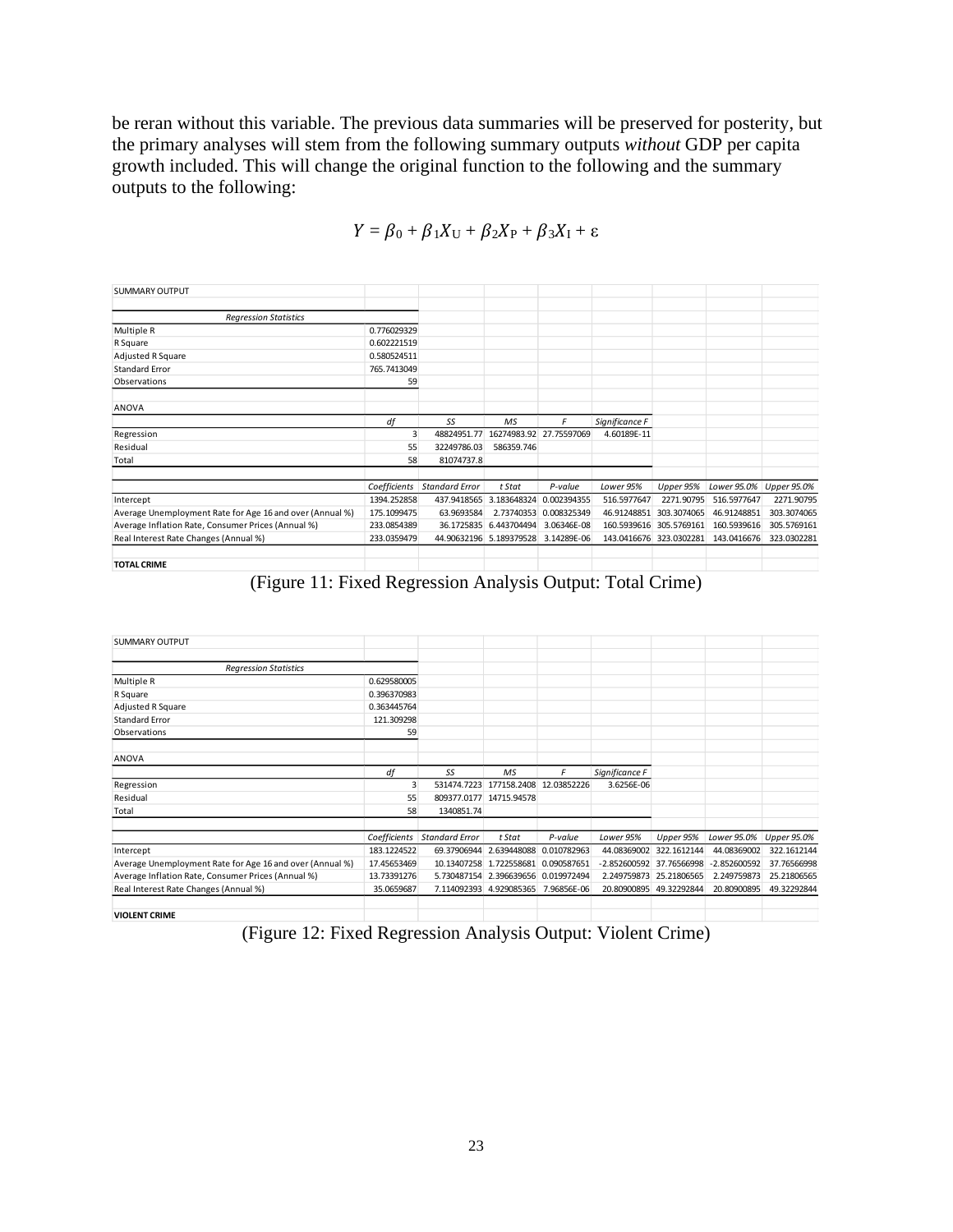| <b>SUMMARY OUTPUT</b>                                    |              |                       |                         |             |                |             |             |                    |
|----------------------------------------------------------|--------------|-----------------------|-------------------------|-------------|----------------|-------------|-------------|--------------------|
|                                                          |              |                       |                         |             |                |             |             |                    |
| <b>Regression Statistics</b>                             |              |                       |                         |             |                |             |             |                    |
| Multiple R                                               | 0.79076607   |                       |                         |             |                |             |             |                    |
| R Square                                                 | 0.625310977  |                       |                         |             |                |             |             |                    |
| Adjusted R Square                                        | 0.604873394  |                       |                         |             |                |             |             |                    |
| <b>Standard Error</b>                                    | 659.5390231  |                       |                         |             |                |             |             |                    |
| Observations                                             | 59           |                       |                         |             |                |             |             |                    |
| ANOVA                                                    |              |                       |                         |             |                |             |             |                    |
|                                                          | df           | SS                    | MS                      | F           | Significance F |             |             |                    |
| Regression                                               | 3            | 39927191.73           | 13309063.91             | 30.59613139 | 9.04627E-12    |             |             |                    |
| Residual                                                 | 55           | 23924544.77           | 434991.723              |             |                |             |             |                    |
| Total                                                    | 58           | 63851736.5            |                         |             |                |             |             |                    |
|                                                          | Coefficients | <b>Standard Error</b> | t Stat                  | P-value     | Lower 95%      | Upper 95%   | Lower 95.0% | <b>Upper 95.0%</b> |
| Intercept                                                | 1210.433868  |                       | 377.2027738 3.208973931 | 0.002223838 | 454.5026165    | 1966.365119 | 454.5026165 | 1966.365119        |
| Average Unemployment Rate for Age 16 and over (Annual %) | 157.8097371  |                       | 55.09731274 2.864200254 | 0.00590787  | 47.39225497    | 268.2272193 | 47.39225497 | 268.2272193        |
| Average Inflation Rate, Consumer Prices (Annual %)       | 219.222012   |                       | 31.15573136 7.036330153 | 3.28895E-09 | 156.7845311    | 281.6594929 | 156.7845311 | 281.6594929        |
| Real Interest Rate Changes (Annual %)                    | 198.1488759  |                       | 38.67816915 5.123015909 | 3.9896E-06  | 120.6360928    | 275.661659  | 120.6360928 | 275.661659         |
| <b>PROPERTY CRIME</b>                                    |              |                       |                         |             |                |             |             |                    |

(Figure 13: Fixed Regression Analysis Output: Property Crime)

With the fixed regressions, the Significant F values are all below the alpha level of .05, but the P-value for the unemployment rate is above .05 on the violent crime rate regression. This variable was thrown out and the regression was redone. The resulting summary output is below.

| <b>SUMMARY OUTPUT</b>                              |                |                       |                         |             |                |             |             |             |
|----------------------------------------------------|----------------|-----------------------|-------------------------|-------------|----------------|-------------|-------------|-------------|
| <b>Regression Statistics</b>                       |                |                       |                         |             |                |             |             |             |
| Multiple R                                         | 0.603163041    |                       |                         |             |                |             |             |             |
| R Square                                           | 0.363805654    |                       |                         |             |                |             |             |             |
| Adjusted R Square                                  | 0.341084427    |                       |                         |             |                |             |             |             |
| <b>Standard Error</b>                              | 123.4216275    |                       |                         |             |                |             |             |             |
| Observations                                       | 59             |                       |                         |             |                |             |             |             |
| ANOVA                                              |                |                       |                         |             |                |             |             |             |
|                                                    | df             | SS                    | MS                      | F           | Significance F |             |             |             |
| Regression                                         | $\overline{2}$ | 487809.4442           | 243904.7221             | 16.01170833 | 3.16603E-06    |             |             |             |
| Residual                                           | 56             |                       | 853042.2958 15232.89814 |             |                |             |             |             |
| Total                                              | 58             | 1340851.74            |                         |             |                |             |             |             |
|                                                    | Coefficients   | <b>Standard Error</b> | t Stat                  | P-value     | Lower 95%      | Upper 95%   | Lower 95.0% | Upper 95.0% |
| Intercept                                          | 284.644673     | 37.24203755           | 7.643101498             | 2.99571E-10 | 210.0399069    | 359.2494391 | 210.0399069 | 359.2494391 |
| Average Inflation Rate, Consumer Prices (Annual %) | 13.79528325    | 5.830158063           | 2.366193694             | 0.021456941 | 2.116073217    | 25.47449328 | 2.116073217 | 25.47449328 |
| Real Interest Rate Changes (Annual %)              | 35.88626059    |                       | 7.221734433 4.969202471 | 6.68783E-06 | 21.41938811    | 50.35313307 | 21.41938811 | 50.35313307 |
| <b>Violent Crime</b>                               |                |                       |                         |             |                |             |             |             |

(Figure 14: Final Regression Analysis Output: Violent Crime)

# **VII: Discussion and Conclusion**

The *R Square* values for total crime and property crime are around 0.61, meaning that approximately 61% of the variance in total crime rates or property crime rates can be explained by the three remaining macroeconomic variables (average unemployment rate for age 16 and over, average inflation rate for consumer prices, and real interest rate change). For violent crime rates, approximately 36% of the variance can be attributed to the average inflation rate and the real interest rate.

This disparity is consistent with hypotheses and studies cited earlier in the analysis, and the difference in R-squares seems to also follow intuition. A downturn in economic conditions likely constrict certain people into committing property crimes to achieve a certain standard of living, or perhaps these individuals perceive unfairness in the economy and lash out by claiming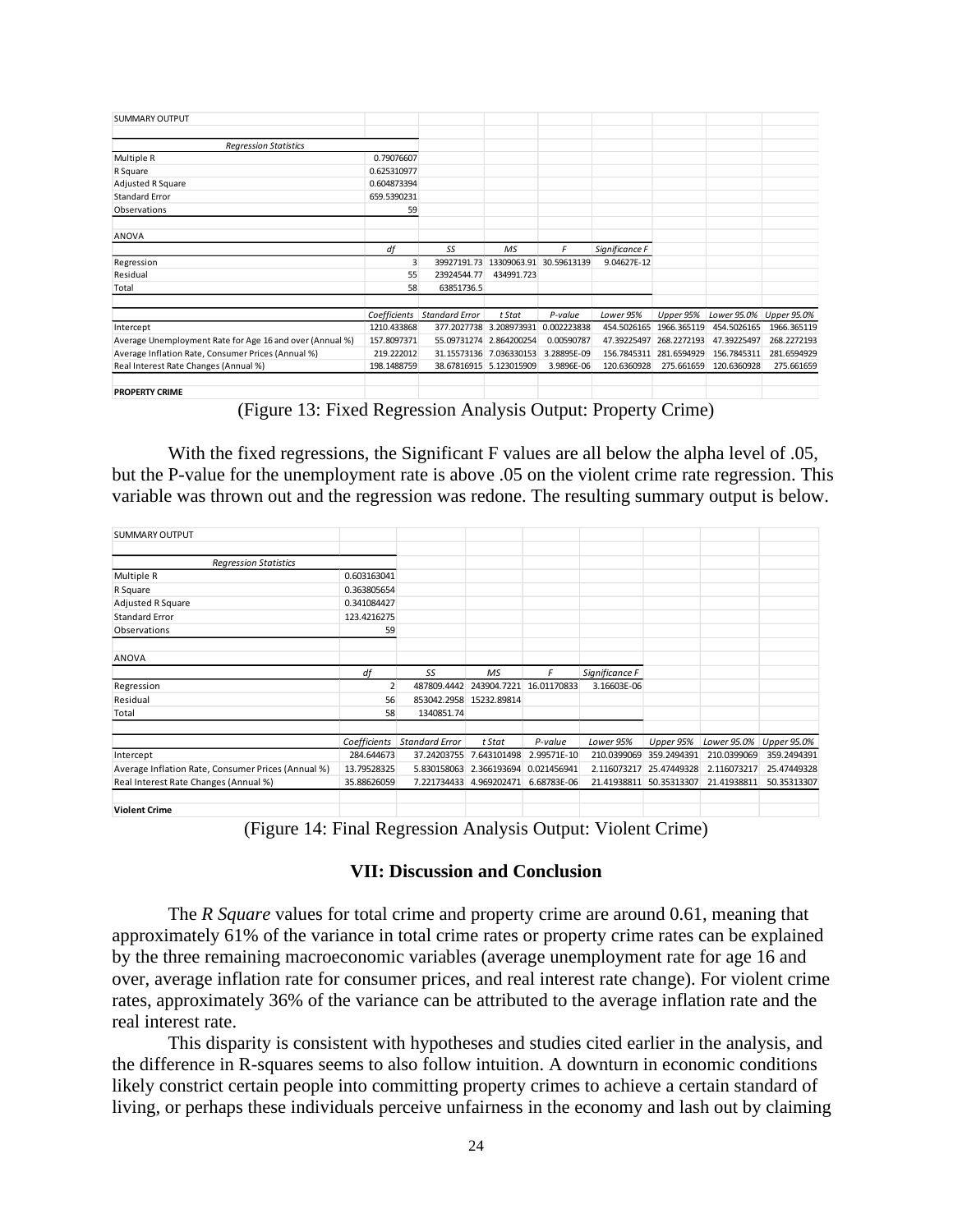what they rationalize they are entitled to. Notably, the especially violent year of 2020 (and 2021, to a lesser but still significant extent) was not included in this data, but it is more likely that this single data point would have served as an outlier, merely increasing *Standard Error*.

Of the four variables chosen to depict overall economic conditions, only GDP per capita growth was statistically insignificant for every crime rate. The unemployment rate metric was statistically insignificant only for violent crime. From 1961 until 2019, in the United States, around 60% of the variance in total crime rates and 63% of the variance in property crime rates can be explained through the average unemployment rate for age 16 and older, the average inflation rate based on consumer prices, and the change in real interest rates; 36% of the variance in violent crime rates can be explained through the average inflation rate based on consumer prices and the change in real interest rates.

Perhaps with more variables or a different selection in variables, these coefficients of determination could be even greater. Studies comparing international crime rates and macroeconomic variables could offer greater insight on the universality (or lack thereof) of the findings from this analysis. Crime rates for specific offenses could also be tested, as well as consolidating total economic conditions into an index-like number and including it as an independent variable alongside other metrics, such as population, firearms per person, or wealth inequality. As years progress, studies utilizing data from the COVID-19 pandemic could provide an answer to whether or not the criminal landscape was truly uprooted during this time. Followup studies should make use of bias testing as well, especially in the case where a variable must be omitted due to an inadequate P-value.

Nonetheless, the conclusions drawn from this analysis oppose viewpoints stating that economic conditions (at least for those which served as independent variables in the regression) have zero effect on crime rates. Furthermore, property crime rates are generally more responsive to economic conditions than violent crime rates.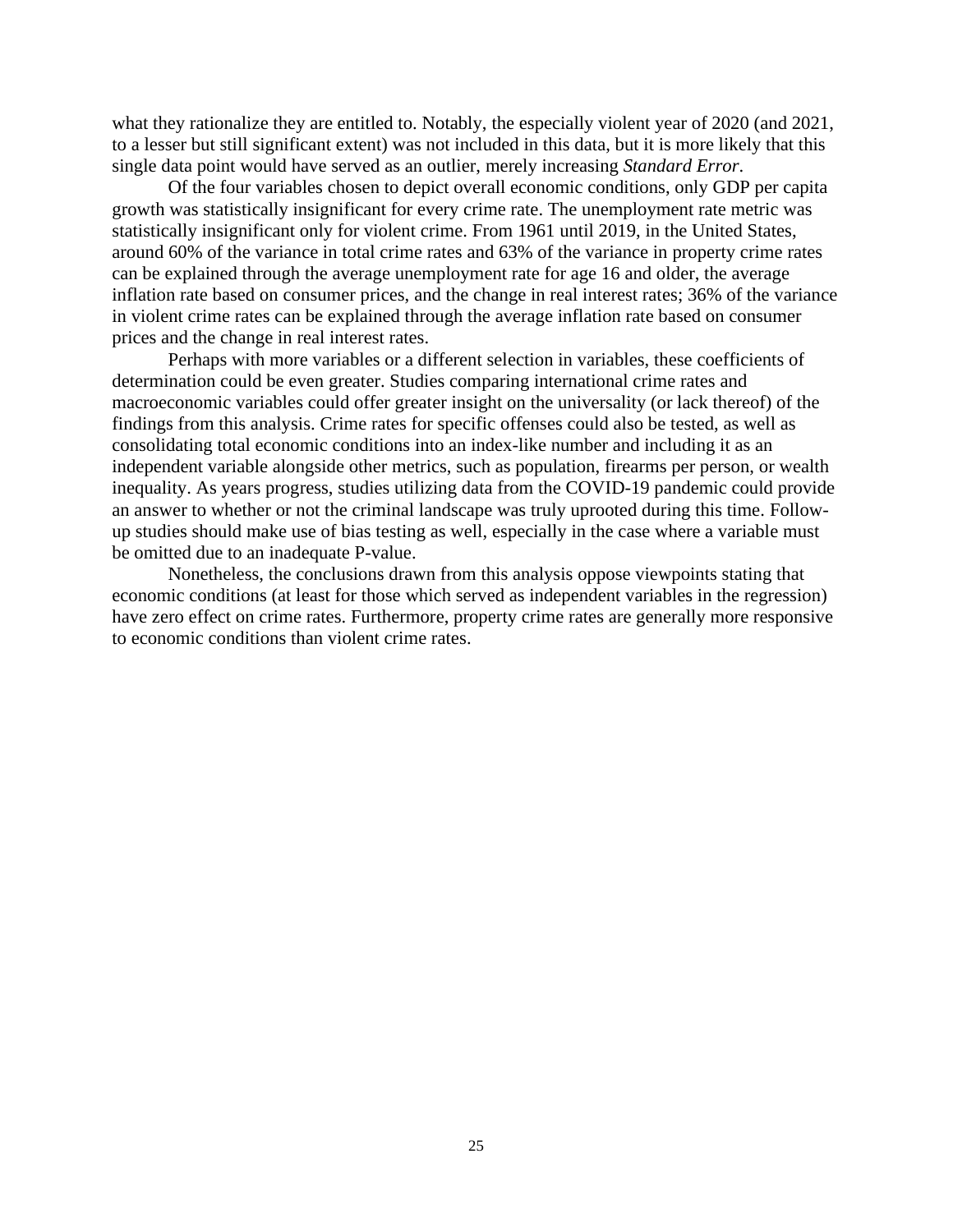# **References**

- Alpers, Philip, et al. "Venezuela Gun Facts, Figures and the Law." *Gun Law and Policy: Firearms and Armed Violence, Country by Country*, University of Sydney, 8 Mar. 2022, [https://www.gunpolicy.org/firearms/region/venezuela.](https://www.gunpolicy.org/firearms/region/venezuela)
- Asher, Jeff. "Murder Rose by Almost 30% in 2020. It's Rising at a Slower Rate in 2021." *The New York Times*, The New York Times, 22 Sept. 2021, [https://www.nytimes.com/2021/09/22/upshot/murder-rise-2020.html.](https://www.nytimes.com/2021/09/22/upshot/murder-rise-2020.html)
- Balsamini, Dean. "Sexual Assault across NYC up 322% from Same Time Last Year." *New York Post*, New York Post, 10 Apr. 2021, [https://nypost.com/2021/04/10/sexual-assault-across](https://nypost.com/2021/04/10/sexual-assault-across-nyc-up-125-from-same-time-last-year/)[nyc-up-125-from-same-time-last-year/.](https://nypost.com/2021/04/10/sexual-assault-across-nyc-up-125-from-same-time-last-year/)
- Bell, Brian. "Do Recessions Increase Crime?" *World Economic Forum*, 4 Mar. 2015, [https://www.weforum.org/agenda/2015/03/do-recessions-increase-crime/.](https://www.weforum.org/agenda/2015/03/do-recessions-increase-crime/)
- Branswell, Helen. "Covid-19 Overtakes 1918 Spanish Flu as Deadliest Disease in American History." *STAT*, STAT, 20 Sept. 2021, [https://www.statnews.com/2021/09/20/covid-19](https://www.statnews.com/2021/09/20/covid-19-set-to-overtake-1918-spanish-flu-as-deadliest-disease-in-american-history/) [set-to-overtake-1918-spanish-flu-as-deadliest-disease-in-american-history/.](https://www.statnews.com/2021/09/20/covid-19-set-to-overtake-1918-spanish-flu-as-deadliest-disease-in-american-history/)
- Bureau of Economic Analysis. "Gross Domestic Product, Fourth Quarter and Year 2020 (Second Estimate) | U.S. Bureau of Economic Analysis (BEA)." *Bureau of Economic Analysis*, U.S. Department of Commerce, 2 Feb. 2021, [https://www.bea.gov/news/2021/gross-domestic](https://www.bea.gov/news/2021/gross-domestic-product-fourth-quarter-and-year-2020-second-estimate#:~:text=Real%20GDP%20decreased%203.5%20percent,in%202019%20(table%201))[product-fourth-quarter-and-year-2020-second](https://www.bea.gov/news/2021/gross-domestic-product-fourth-quarter-and-year-2020-second-estimate#:~:text=Real%20GDP%20decreased%203.5%20percent,in%202019%20(table%201))[estimate#:~:text=Real%20GDP%20decreased%203.5%20percent,in%202019%20\(table%2](https://www.bea.gov/news/2021/gross-domestic-product-fourth-quarter-and-year-2020-second-estimate#:~:text=Real%20GDP%20decreased%203.5%20percent,in%202019%20(table%201)) [01\).](https://www.bea.gov/news/2021/gross-domestic-product-fourth-quarter-and-year-2020-second-estimate#:~:text=Real%20GDP%20decreased%203.5%20percent,in%202019%20(table%201))
- Bureau of Labor Statistics. "A Profile of the Working Poor, 2016 : BLS Reports." *U.S. Bureau of Labor Statistics*, U.S. Bureau of Labor Statistics, 1 July 2018, [https://www.bls.gov/opub/reports/working-poor/2016/home.htm.](https://www.bls.gov/opub/reports/working-poor/2016/home.htm)
- Bureau of Labor Statistics. "The Employment Situation Bureau of Labor Statistics." *Bureau of Labor Statistics*, U.S. Department of Labor, 4 Mar. 2022, [https://www.bls.gov/news.release/pdf/empsit.pdf.](https://www.bls.gov/news.release/pdf/empsit.pdf)
- Bureau of Labor Statistics. "Bureau of Labor Statistics Data: Unemployment by Year." U.S. Bureau of Labor Statistics, U.S. Bureau of Labor Statistics, 2022, [https://www.bls.gov/data/.](https://www.bls.gov/data/)
- Center on Budget and Policy Priorities. "Tracking the COVID-19 Economy's Effects on Food, Housing, and Employment Hardships." *Center on Budget and Policy Priorities*, Center on Budget and Policy Priorities, 10 Feb. 2022, [https://www.cbpp.org/research/poverty-and](https://www.cbpp.org/research/poverty-and-inequality/tracking-the-covid-19-economys-effects-on-food-housing-and)[inequality/tracking-the-covid-19-economys-effects-on-food-housing-and.](https://www.cbpp.org/research/poverty-and-inequality/tracking-the-covid-19-economys-effects-on-food-housing-and)

Chen, James. "Economic Conditions." *Investopedia*, Investopedia, 8 Feb. 2022, [https://www.investopedia.com/terms/e/economic](https://www.investopedia.com/terms/e/economic-conditions.asp#:~:text=Economic%20conditions%20refer%20to%20the%20state%20of%20macroeconomic%20variables%20and,fiscal%20and%20monetary%20policy%20orientations)[conditions.asp#:~:text=Economic%20conditions%20refer%20to%20the%20state%20of%2](https://www.investopedia.com/terms/e/economic-conditions.asp#:~:text=Economic%20conditions%20refer%20to%20the%20state%20of%20macroeconomic%20variables%20and,fiscal%20and%20monetary%20policy%20orientations)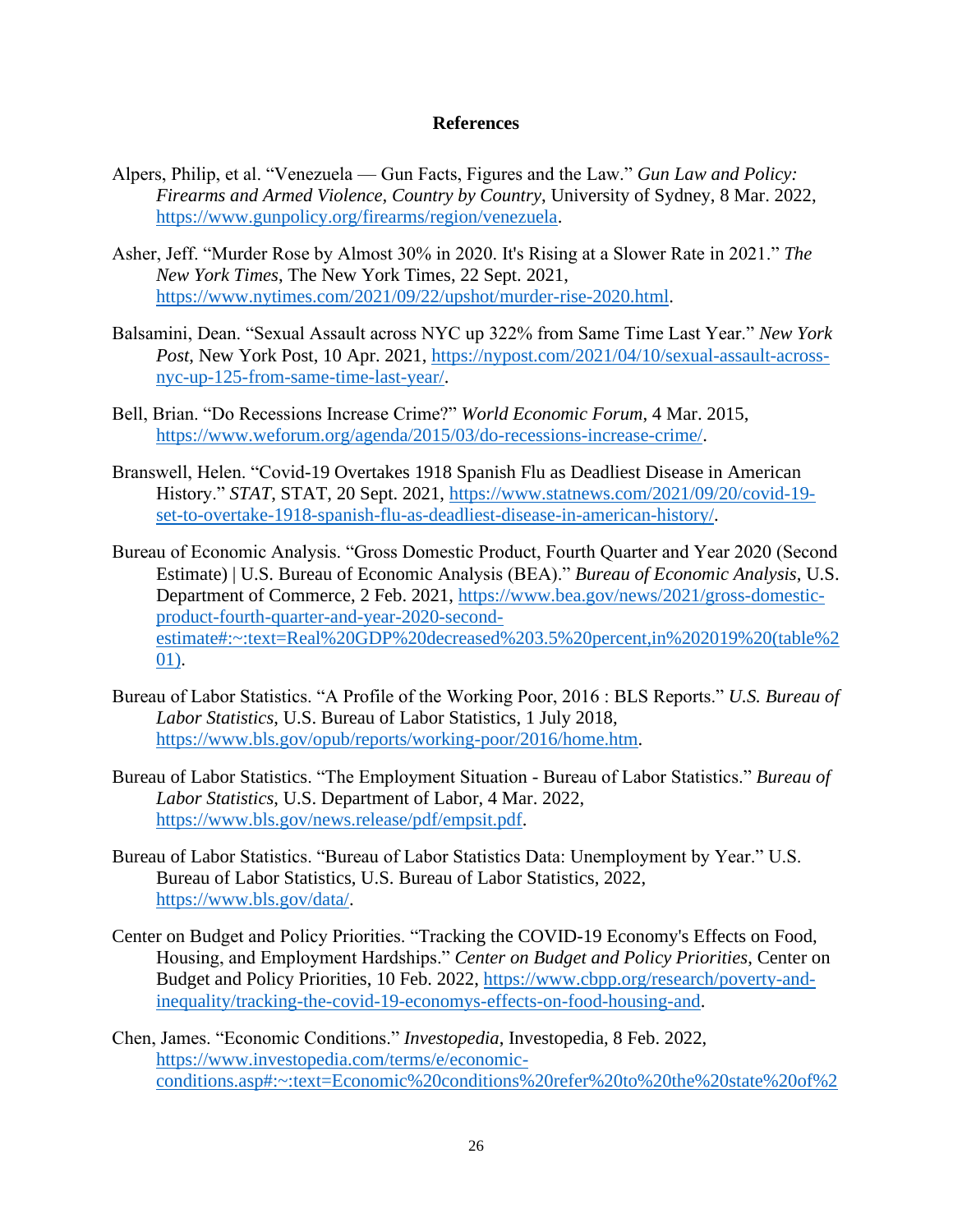[0macroeconomic%20variables%20and,fiscal%20and%20monetary%20policy%20orientati](https://www.investopedia.com/terms/e/economic-conditions.asp#:~:text=Economic%20conditions%20refer%20to%20the%20state%20of%20macroeconomic%20variables%20and,fiscal%20and%20monetary%20policy%20orientations) [ons.](https://www.investopedia.com/terms/e/economic-conditions.asp#:~:text=Economic%20conditions%20refer%20to%20the%20state%20of%20macroeconomic%20variables%20and,fiscal%20and%20monetary%20policy%20orientations)

- Coulton, Brian. "World Growth Forecasts Cut as Inflation Intensifies Due to War." *Fitch Ratings: Credit Ratings & Analysis for Financial Markets*, 21 Mar. 2022, [https://www.fitchratings.com/research/sovereigns/world-growth-forecasts-cut-as-inflation](https://www.fitchratings.com/research/sovereigns/world-growth-forecasts-cut-as-inflation-intensifies-due-to-war-21-03-2022)[intensifies-due-to-war-21-03-2022.](https://www.fitchratings.com/research/sovereigns/world-growth-forecasts-cut-as-inflation-intensifies-due-to-war-21-03-2022)
- Crime Museum. "History of Criminal Law." *Crime Museum*, 27 June 2017, [https://www.crimemuseum.org/crime-library/criminal-law/history-of-criminal-law/.](https://www.crimemuseum.org/crime-library/criminal-law/history-of-criminal-law/)
- Cutler, David M., and Lawrence H. Summers. "The COVID-19 Pandemic and the \$16 Trillion Virus." *JAMA*, vol. 324, no. 15, 2020, p. 1495., [https://doi.org/10.1001/jama.2020.19759.](https://doi.org/10.1001/jama.2020.19759)
- Davidson, Paul. "Powell Says Fed Is Prepared to Hike Interest Rates More Aggressively to Fight Inflation." *USA Today*, Gannett Satellite Information Network, 21 Mar. 2022, [https://www.usatoday.com/story/money/2022/03/21/fed-interest-rates-powell-more](https://www.usatoday.com/story/money/2022/03/21/fed-interest-rates-powell-more-hikes/7121117001/)[hikes/7121117001/.](https://www.usatoday.com/story/money/2022/03/21/fed-interest-rates-powell-more-hikes/7121117001/)
- Deese, Brian, et al. "Recent Data Show Dominant Meat Processing Companies Are Taking Advantage of Market Power to Raise Prices and Grow Profit Margins." *The White House*, The United States Government, 15 Dec. 2021, [https://www.whitehouse.gov/briefing](https://www.whitehouse.gov/briefing-room/blog/2021/12/10/recent-data-show-dominant-meat-processing-companies-are-taking-advantage-of-market-power-to-raise-prices-and-grow-profit-margins/)[room/blog/2021/12/10/recent-data-show-dominant-meat-processing-companies-are-taking](https://www.whitehouse.gov/briefing-room/blog/2021/12/10/recent-data-show-dominant-meat-processing-companies-are-taking-advantage-of-market-power-to-raise-prices-and-grow-profit-margins/)[advantage-of-market-power-to-raise-prices-and-grow-profit-margins/.](https://www.whitehouse.gov/briefing-room/blog/2021/12/10/recent-data-show-dominant-meat-processing-companies-are-taking-advantage-of-market-power-to-raise-prices-and-grow-profit-margins/)
- Dharmadhikari, Kartik. "From Cartel to Competition: The Evolution of the Global Diamond Industry." *Columbia University*, Chazen Institute, 2008, [https://www0.gsb.columbia.edu/mygsb/faculty/research/pubfiles/1996/The%20Securities%](https://www0.gsb.columbia.edu/mygsb/faculty/research/pubfiles/1996/The%20Securities%20and%20Exchange%20Commission%20and%20the%20Financial%20Acc.pdf) [20and%20Exchange%20Commission%20and%20the%20Financial%20Acc.pdf.](https://www0.gsb.columbia.edu/mygsb/faculty/research/pubfiles/1996/The%20Securities%20and%20Exchange%20Commission%20and%20the%20Financial%20Acc.pdf)
- Disaster Center. "United States Crime Rates 1960 2019." *Disaster Center*, 2019, [https://www.disastercenter.com/crime/uscrime.htm.](https://www.disastercenter.com/crime/uscrime.htm)
- FBI. "Crime Data Explorer." *Crime*, Federal Bureau of Investigation, 2021, [https://crime-data](https://crime-data-explorer.fr.cloud.gov/pages/explorer/crime/crime-trend)[explorer.fr.cloud.gov/pages/explorer/crime/crime-trend.](https://crime-data-explorer.fr.cloud.gov/pages/explorer/crime/crime-trend)
- International Monetary Fund. "World Economic Outlook Database." *International Monetary Fund*, 12 Oct. 2021, [https://www.imf.org/external/pubs/ft/weo/disclaim.htm.](https://www.imf.org/external/pubs/ft/weo/disclaim.htm)
- King, Maya. "First Covid Raised the Murder Rate. Now It's Changing the Politics of Crime." *POLITICO*, POLITICO, 28 Oct. 2021, [https://www.politico.com/news/2021/10/28/covid](https://www.politico.com/news/2021/10/28/covid-murder-crime-rate-517226)[murder-crime-rate-517226.](https://www.politico.com/news/2021/10/28/covid-murder-crime-rate-517226)
- Milstein, Eric, and David Wessel. "What Did the Fed Do in Response to the COVID-19 Crisis?" *Brookings*, Brookings, 17 Dec. 2021, [https://www.brookings.edu/research/fed-response-to](https://www.brookings.edu/research/fed-response-to-covid19/)[covid19/.](https://www.brookings.edu/research/fed-response-to-covid19/)
- NBER. "Business Cycle Dating." *NBER*, National Bureau of Economic Research, 2022, [https://www.nber.org/research/business-cycle-dating.](https://www.nber.org/research/business-cycle-dating)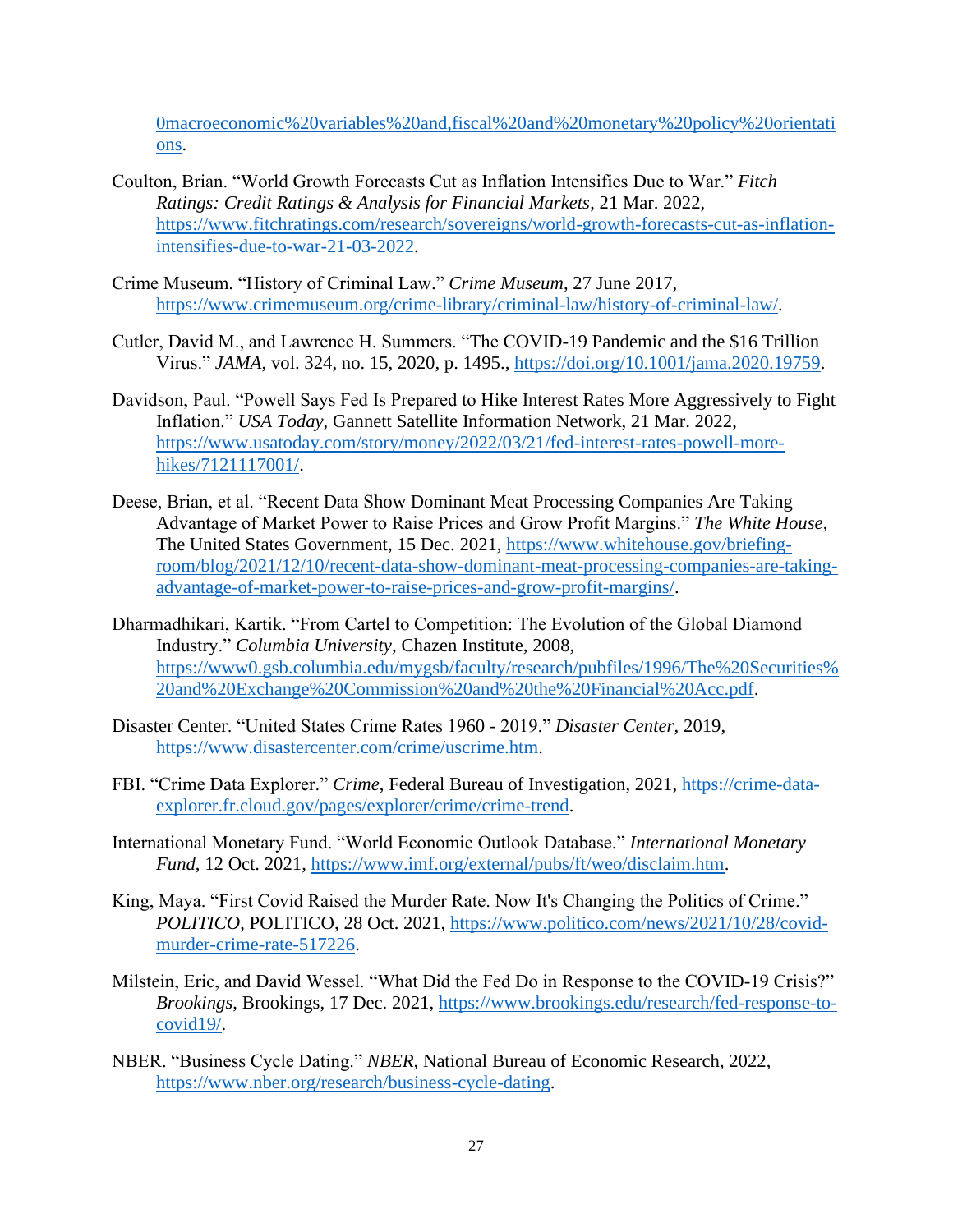- NetNewsLedger. "Top 10 Reasons for Crime." *NetNewsLedger*, NetNewsLedger, 8 Oct. 2019, [https://www.netnewsledger.com/2019/10/08/top-10-reasons-for-crime/.](https://www.netnewsledger.com/2019/10/08/top-10-reasons-for-crime/)
- New York Times. "Coronavirus in the U.S.: Latest Map and Case Count." *The New York Times*, The New York Times, 2022, [https://www.nytimes.com/interactive/2021/us/covid](https://www.nytimes.com/interactive/2021/us/covid-cases.html)[cases.html.](https://www.nytimes.com/interactive/2021/us/covid-cases.html)
- Newton, Jim. "The Economy and Crime: Do Bad Economic Times Bring an Increase in Crime?" *UCLA Blueprint*, 2018, [https://blueprint.ucla.edu/sketch/the-economy-and-crime/.](https://blueprint.ucla.edu/sketch/the-economy-and-crime/)
- Numbeo. "About Crime Indices At This Website." *Numbeo*, Numbeo, 2022, [https://www.numbeo.com/crime/indices\\_explained.jsp.](https://www.numbeo.com/crime/indices_explained.jsp)
- Numbeo. "Crime Index by Country." *Numbeo*, Numbeo, 2022, [https://www.numbeo.com/crime/rankings\\_by\\_country.jsp.](https://www.numbeo.com/crime/rankings_by_country.jsp)
- Oum, Stephanie, et al. "Economic Impact of Covid-19 on PEPFAR Countries." *KFF*, KFF, 7 Feb. 2022, [https://www.kff.org/global-health-policy/issue-brief/economic-impact-of-covid-](https://www.kff.org/global-health-policy/issue-brief/economic-impact-of-covid-19-on-pepfar-countries/#:~:text=The%20toll%20the%20COVID%2D19,downturn%20since%20the%20Great%20Depression)[19-on-pepfar](https://www.kff.org/global-health-policy/issue-brief/economic-impact-of-covid-19-on-pepfar-countries/#:~:text=The%20toll%20the%20COVID%2D19,downturn%20since%20the%20Great%20Depression)[countries/#:~:text=The%20toll%20the%20COVID%2D19,downturn%20since%20the%20](https://www.kff.org/global-health-policy/issue-brief/economic-impact-of-covid-19-on-pepfar-countries/#:~:text=The%20toll%20the%20COVID%2D19,downturn%20since%20the%20Great%20Depression) [Great%20Depression.](https://www.kff.org/global-health-policy/issue-brief/economic-impact-of-covid-19-on-pepfar-countries/#:~:text=The%20toll%20the%20COVID%2D19,downturn%20since%20the%20Great%20Depression)
- Pariona, Amber. "Murder Rate by Country." *WorldAtlas*, WorldAtlas, 9 Jan. 2020, [https://www.worldatlas.com/articles/murder-rates-by-country.html.](https://www.worldatlas.com/articles/murder-rates-by-country.html)
- Razumich, John. "How Economic Depressions Impact Criminal Behavior." *Lawyers Ready To Fight*, Razumich & Associates, PC, 15 June 2020, [https://www.lawyersreadytofight.com/2020/06/15/how-economic-depressions-impact](https://www.lawyersreadytofight.com/2020/06/15/how-economic-depressions-impact-criminal-behavior/)[criminal-behavior/.](https://www.lawyersreadytofight.com/2020/06/15/how-economic-depressions-impact-criminal-behavior/)
- Rudden, Bernard. "Legal Systems." *Legal Information Institute*, Legal Information Institute, [https://www.law.cornell.edu/wex/legal\\_systems.](https://www.law.cornell.edu/wex/legal_systems)
- Sahu, Anandi P. "Economic Conditions." *Reference for Business*, Reference for Business, 2022, [https://www.referenceforbusiness.com/encyclopedia/Eco-Ent/Economic-Conditions.html.](https://www.referenceforbusiness.com/encyclopedia/Eco-Ent/Economic-Conditions.html)
- Schneider, Matthew C, et al. "The Relationship Between Economic Conditions, Policing, and Crime Trends." *Cops | U.S. Department of Justice*, U.S. Department of Justice, 2012, [https://cops.usdoj.gov/RIC/%20Publications/Publications/cops-w0069-pub.pdf.](https://cops.usdoj.gov/RIC/%20Publications/Publications/cops-w0069-pub.pdf)
- Shalal, Andrea. "Meat Packers' Profit Margins Jumped 300% during Pandemic White House Economics Team." *Reuters*, Thomson Reuters, 10 Dec. 2021, [https://www.reuters.com/business/meat-packers-profit-margins-jumped-300-during](https://www.reuters.com/business/meat-packers-profit-margins-jumped-300-during-pandemic-white-house-economics-2021-12-10/)[pandemic-white-house-economics-2021-12-10/.](https://www.reuters.com/business/meat-packers-profit-margins-jumped-300-during-pandemic-white-house-economics-2021-12-10/)
- Simon, Ruth. "Covid-19's Toll on U.S. Business? 200,000 Extra Closures in Pandemic's First Year." *The Wall Street Journal*, Dow Jones & Company, 16 Apr. 2021, [https://www.wsj.com/articles/covid-19s-toll-on-u-s-business-200-000-extra-closures-in](https://www.wsj.com/articles/covid-19s-toll-on-u-s-business-200-000-extra-closures-in-pandemics-first-year-11618580619)[pandemics-first-year-11618580619.](https://www.wsj.com/articles/covid-19s-toll-on-u-s-business-200-000-extra-closures-in-pandemics-first-year-11618580619)